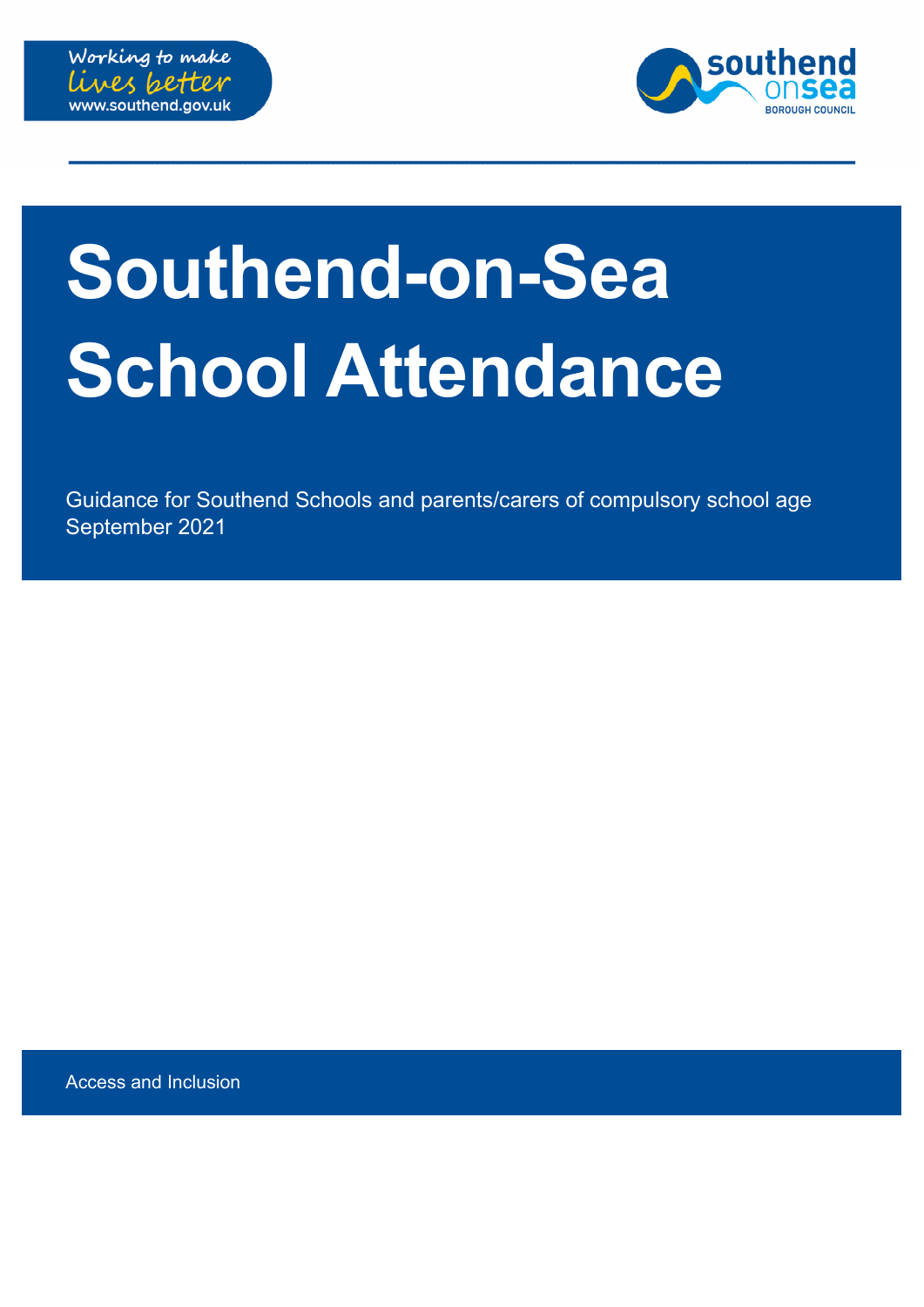# **Contents**

| Appendix 5 - Request to issue a Penalty Notice following the schools Attendance Panel34  |  |
|------------------------------------------------------------------------------------------|--|
| Appendix 6 – Request to issue a penalty notice for leave of absence taken in term time35 |  |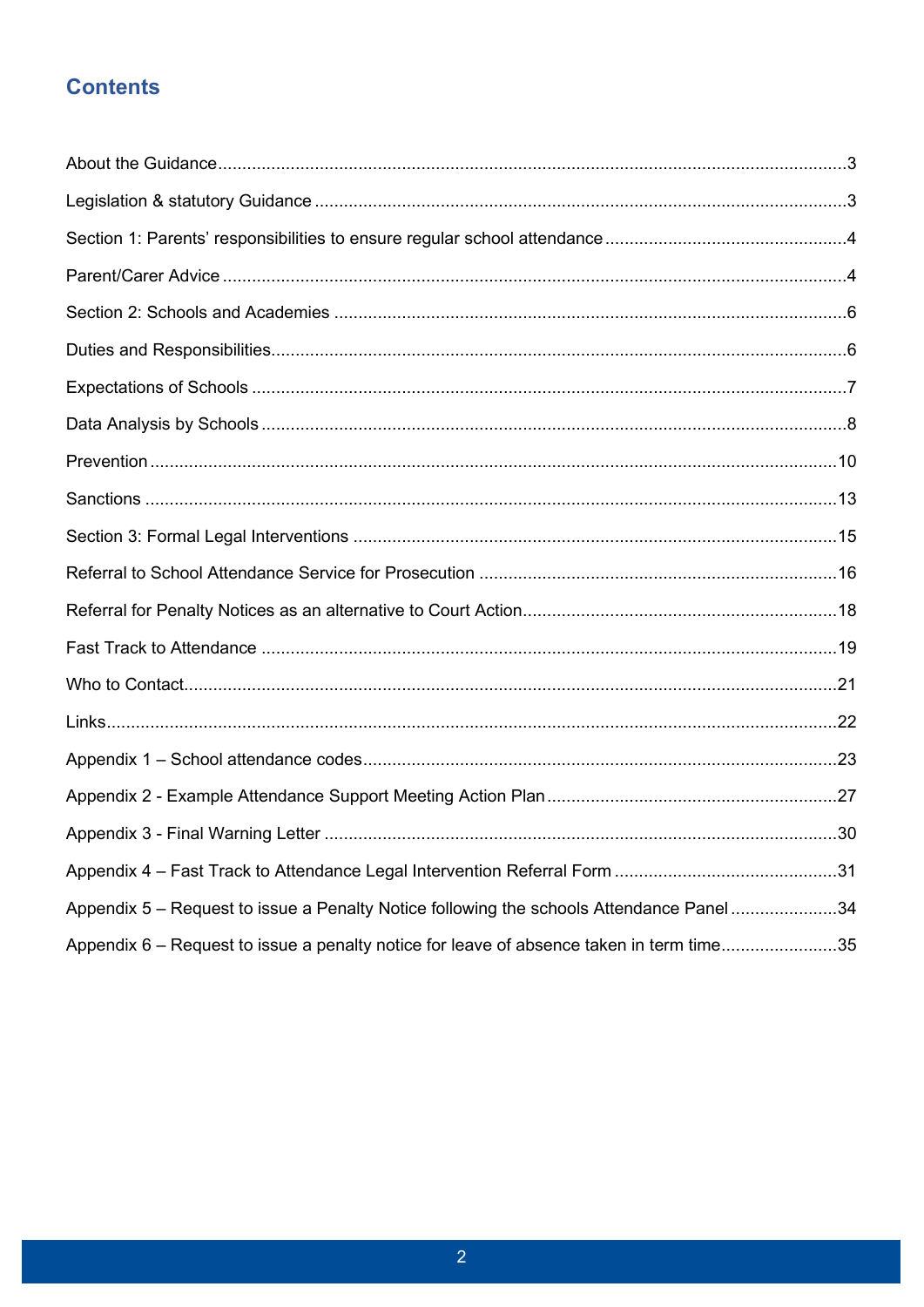# <span id="page-2-0"></span>**About the Guidance**

This guidance has been produced for Southend schools, academies, and alternative education providers to give detailed information regarding all aspects of school attendance. In addition, parents may also find the information helpful, and schools can direct parents to various sections to support their work to improve pupil attendance.

The School Attendance Service is committed to the principle that all children have the right to a suitable education and that regular, full time school attendance is vital to enable young people to achieve their ambitions through education, training, and life-long learning.

The School Attendance Team offer support, information, advice, and guidance to all schools to maximise school attendance, through a whole school approach. Alongside our support to schools, the team also provide early support and interventions to families and pupils and where required formal sanctions to return a pupil to regular attendance.

The School Attendance Team which sits within The Access & Inclusion Service, is responsible for fulfilling the Local Authorities statutory duties with regards to school attendance. The service operates a traded service for early support and interventions to schools and families, including casework.

In addition to the traded service, the School Attendance Team work with all schools in seeking formal sanctions through Penalty Notices and Prosecution, where there is evidence of help, support, interventions, and written warnings to parents.

This policy relates to:

- a) Parental responsibility to ensure their children of compulsory school age who are registered at school are punctual and attend regularly;
- b) The school's duties and responsibilities to identify and reduce patterns of pupil absence and whole school systems to improve attendance;
- c) The delivery of the Local Authority's duties in responding to irregular attendance and persistent absence.

# <span id="page-2-1"></span>**Legislation & statutory Guidance**

- The Education Act 1996 sections  $434(1)(3)(4)$  &  $(6)$  and  $444$
- [The Education Act 2002 section 175](http://www.legislation.gov.uk/ukpga/2002/32/section/175)
- [The Education \(Pupil Registration\) \(England\) Regulations 2006](https://www.legislation.gov.uk/uksi/2006/1751/contents/made) and subsequent amendments 2010, 2011, 2013, [2016](https://www.legislation.gov.uk/uksi/2016/792/contents/made)
- [The Education \(Penalty Notices\) Regulation 2004](https://www.legislation.gov.uk/uksi/2004/181/made) and [The Education \(Amendment\) Regulations](https://www.legislation.gov.uk/uksi/2013/757/made) [2013](https://www.legislation.gov.uk/uksi/2013/757/made)
- [School attendance: DfE Guidance for maintained schools, academies, independent schools, and](https://assets.publishing.service.gov.uk/government/uploads/system/uploads/attachment_data/file/907535/School_attendance_guidance_for_2020_to_2021_academic_year.pdf) [local authorities August 2020](https://assets.publishing.service.gov.uk/government/uploads/system/uploads/attachment_data/file/907535/School_attendance_guidance_for_2020_to_2021_academic_year.pdf)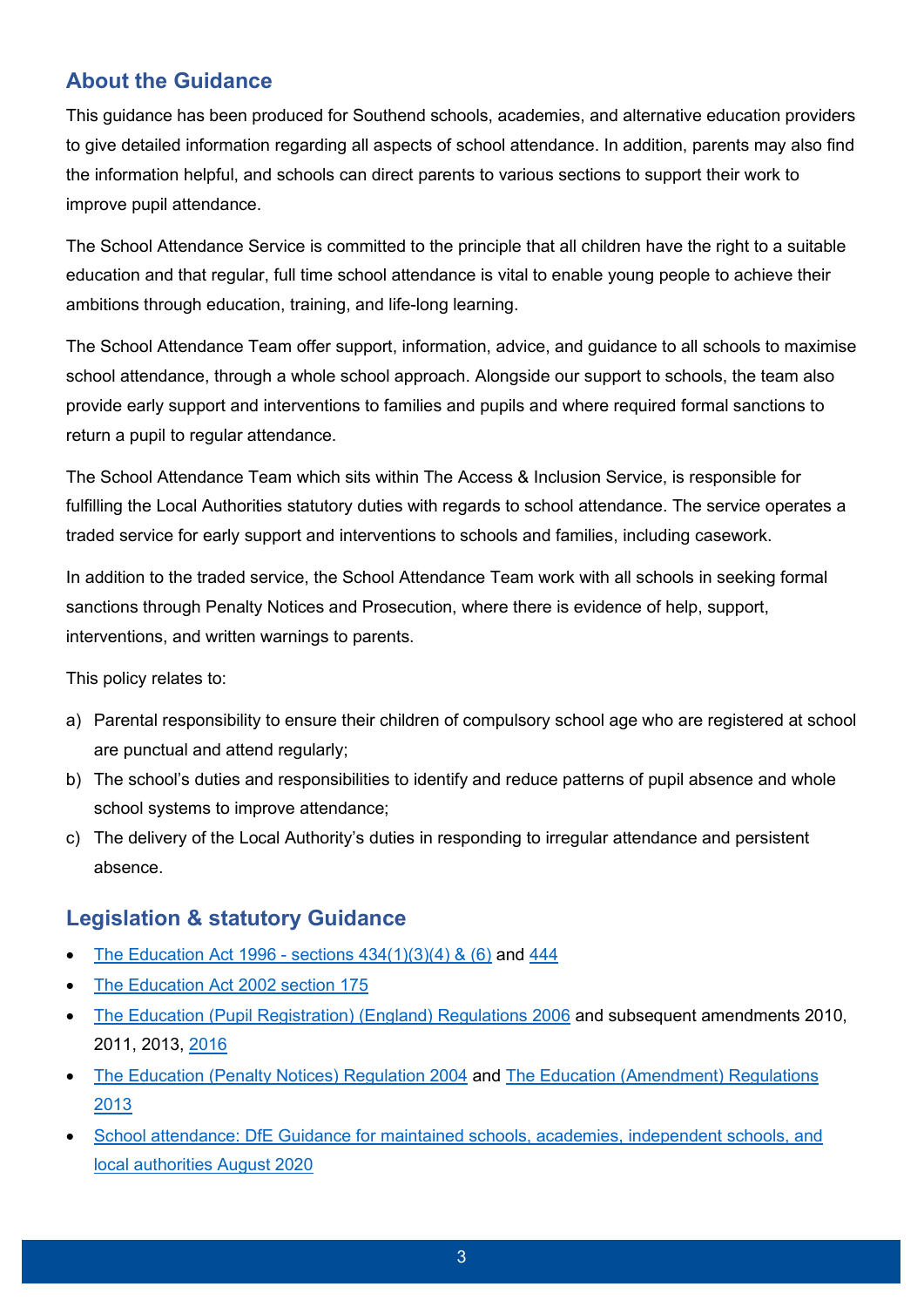- [Addendum: recording attendance in relation to coronavirus \(COVID-19\) during the 2021 to 2022](https://www.gov.uk/government/publications/school-attendance/addendum-recording-attendance-in-relation-to-coronavirus-covid-19-during-the-2021-to-2022-academic-year) [academic year DfE guidance July 2021](https://www.gov.uk/government/publications/school-attendance/addendum-recording-attendance-in-relation-to-coronavirus-covid-19-during-the-2021-to-2022-academic-year)
- [School attendance parental responsibility measures: DfE Statutory guidance January 2015](https://assets.publishing.service.gov.uk/government/uploads/system/uploads/attachment_data/file/581539/School_attendance_parental_responsibility_measures_statutory_guidance.pdf)
- [Improving school attendance: support for schools and local authorities, DfE Guidance July 2021](https://www.gov.uk/government/publications/school-attendance/framework-for-securing-full-attendance-actions-for-schools-and-local-authorities)
- [Understanding and dealing with issues relating to parental responsibility: DfE Guidance September](https://www.gov.uk/government/publications/dealing-with-issues-relating-to-parental-responsibility/understanding-and-dealing-with-issues-relating-to-parental-responsibility) [2018](https://www.gov.uk/government/publications/dealing-with-issues-relating-to-parental-responsibility/understanding-and-dealing-with-issues-relating-to-parental-responsibility)

## <span id="page-3-0"></span>**Section 1: Parents' responsibilities to ensure regular school attendance**

Parents and carers have a legal duty to ensure that their children of compulsory school age (age 5 – 16) receive a suitable full-time education. It is also important that parents encourage their child's regular and punctual attendance at school. If a child is registered at a school, then it is vital that they attend on a regular basis.

It is important that everyone works together to help children obtain the best possible start in life with a good education. Parents should work in partnership with the school, notifying the school of the reason for any of their child's absences and highlighting any areas of concern they may have as soon as possible, so they can be addressed quickly.

If a parent has concerns about their child's attendance that the school is not responding to, they can talk to a member of the team within the School Attendance Service by emailing [SchoolAttendance@Southend.gov.uk](mailto:SchoolAttendance@Southend.gov.uk) or telephoning 01702 212336.

Alternatively, if a parent is need of help and support, an Early Help Family Support practitioner is on duty every day between 9am and 5.30pm, and can be contacted on 01702 215783 or via [EarlyHelpContactPoint@southend.gov.uk.](mailto:EarlyHelpContactPoint@southend.gov.uk)

## <span id="page-3-1"></span>**Parent/Carer Advice**

#### **What is compulsory school age?**

Compulsory school age starts the first day of term after a child's fifth birthday. A child ceases to be of compulsory school age on the last Friday in June, in the school year that a child reaches 16 years old. This is usually in year 11.

#### **When can my child miss a day from school?**

The only times your child can miss school is:

- They are too ill to attend school;
- You have advance permission from the school (including holidays, religious observation, dental and medical appointments, study leave, or your school has made other arrangements to be educated offsite);
- You are following Public Health's advice in Circumstances related to COVID-19 (please refer to the most recently published DfE guidance);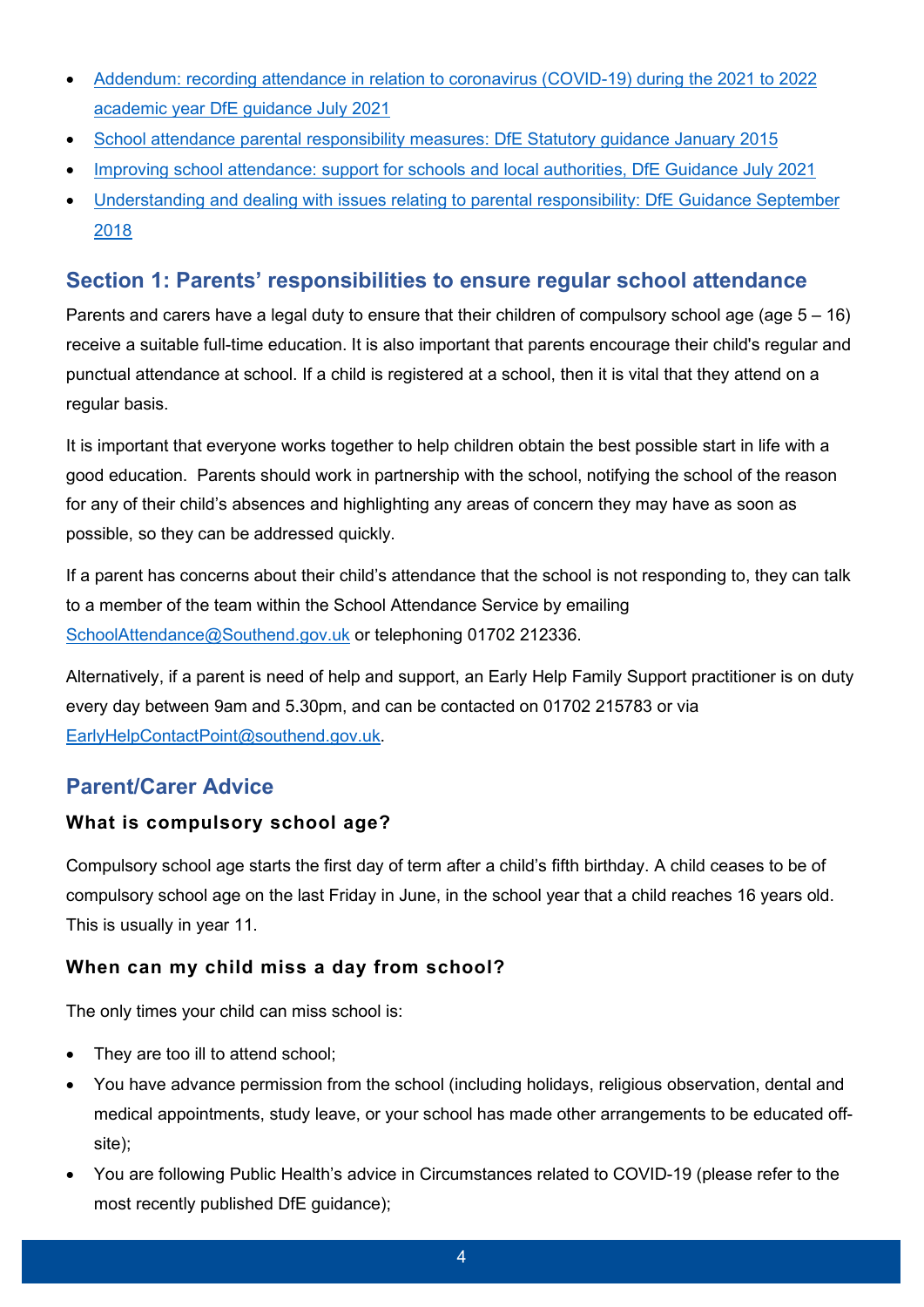• Your child has been excluded from school (please refer to [Southend's guidance on exclusion\)](https://www.southend.gov.uk/school-attendance/exclusion-school).

Where your school has not given advance permission and your child does not attend school, they will be recorded as absent. It is up to the Headteacher of your child's school to decide whether the absence is authorised or unauthorised.

Parents can be given a fine or prosecuted in court if their child has unauthorised absences. The school will have tried to speak to you and will have sent warnings before any legal action is taken against you. Please use this opportunity to discuss any concerns you have and reasons why your child may not be attending school regularly. Working in partnership with the school as soon as possible is the best way to get support and improve the outcomes for your child.

#### **Can I book a holiday in term time?**

There are 175 non-school days (13 weeks) where parents and carers can take family holidays and days out without missing time from school. Headteachers should only authorise holiday or leave during termtime in exceptional circumstances.

If a parent believes their circumstances for requesting days off in term time are exceptional, they should put requests in writing to the school as soon as possible. If you go on a holiday without the authorisation of the Headteacher, you may be liable to pay a fine and/or be prosecuted for non-attendance.

Every day missed from school can impact on your child reaching their full potential. The below chart is a guide of days missed and levels of concern.

|                       | 190 School Days                     |                                         |                  |                                   | Opportunities for Learning                 |                                            |
|-----------------------|-------------------------------------|-----------------------------------------|------------------|-----------------------------------|--------------------------------------------|--------------------------------------------|
|                       |                                     | 8 days absence                          |                  |                                   |                                            |                                            |
| 365                   |                                     | 182                                     | 19 days absence  |                                   |                                            |                                            |
| <b>DAYS</b>           | 190                                 | <b>DAYS OF</b>                          | 171              | 29 days absence                   |                                            |                                            |
| IN                    | <b>SCHOOL</b>                       | <b>EDUCATION</b>                        | DAYS OF          | 161                               | 38 days absence                            |                                            |
| <b>EACH</b>           | <b>DAYS IN</b>                      |                                         | <b>EDUCATION</b> | DAYS OF                           | $152 -$                                    | 48 days absence                            |
| <b>YEAR</b>           | <b>EACH YEAR</b>                    |                                         |                  | <b>EDUCATION</b>                  | <b>DAYS OF</b>                             | 142.                                       |
|                       |                                     |                                         |                  |                                   | <b>EDUCATION</b>                           | <b>DAYS OF</b>                             |
| <b>EQUALS</b>         | 190 days for                        |                                         |                  |                                   |                                            | <b>EDUCATION</b>                           |
| <u>TO</u>             | your child's education              |                                         |                  |                                   |                                            |                                            |
|                       | Excellent                           | Good                                    | Poor             | <b>Very Poor</b>                  | <b>Serious Concern</b>                     |                                            |
| 190<br><b>DAYS AT</b> | 100%                                | 96%                                     | 90%              | 85%                               | 80%                                        | 75%                                        |
| <b>SCHOOL</b>         | This is the best chance of success. |                                         |                  | <b>WORRYING</b>                   | <b>Serious Concern</b>                     |                                            |
|                       |                                     |                                         |                  | Less chance of success            |                                            |                                            |
| &                     |                                     | Gets your child of to a flying start    |                  | Makes it harder to make progress. | Not fair on your child.                    |                                            |
| 175                   |                                     | You should be aiming for 96 % and above |                  | Could lead to FINES.              |                                            | <b>Could lead to Court Action Or FINES</b> |
| <b>NON</b>            |                                     | <b>175 NON</b>                          |                  |                                   | 175 days to spend on family time,          |                                            |
| <b>SCHOOL</b>         | <b>SCHOOL DAYS</b>                  |                                         |                  |                                   | visits, holidays, shopping, household jobs |                                            |
| <b>DAYS</b>           |                                     | IN A YEAR                               |                  |                                   | and other appointments.                    |                                            |

Please help us to help you. If you are worried about your child's school attendance, then staff are available at school and within the local authority who can help and support you.

Gaps in education can mean your child will not reach their full potential.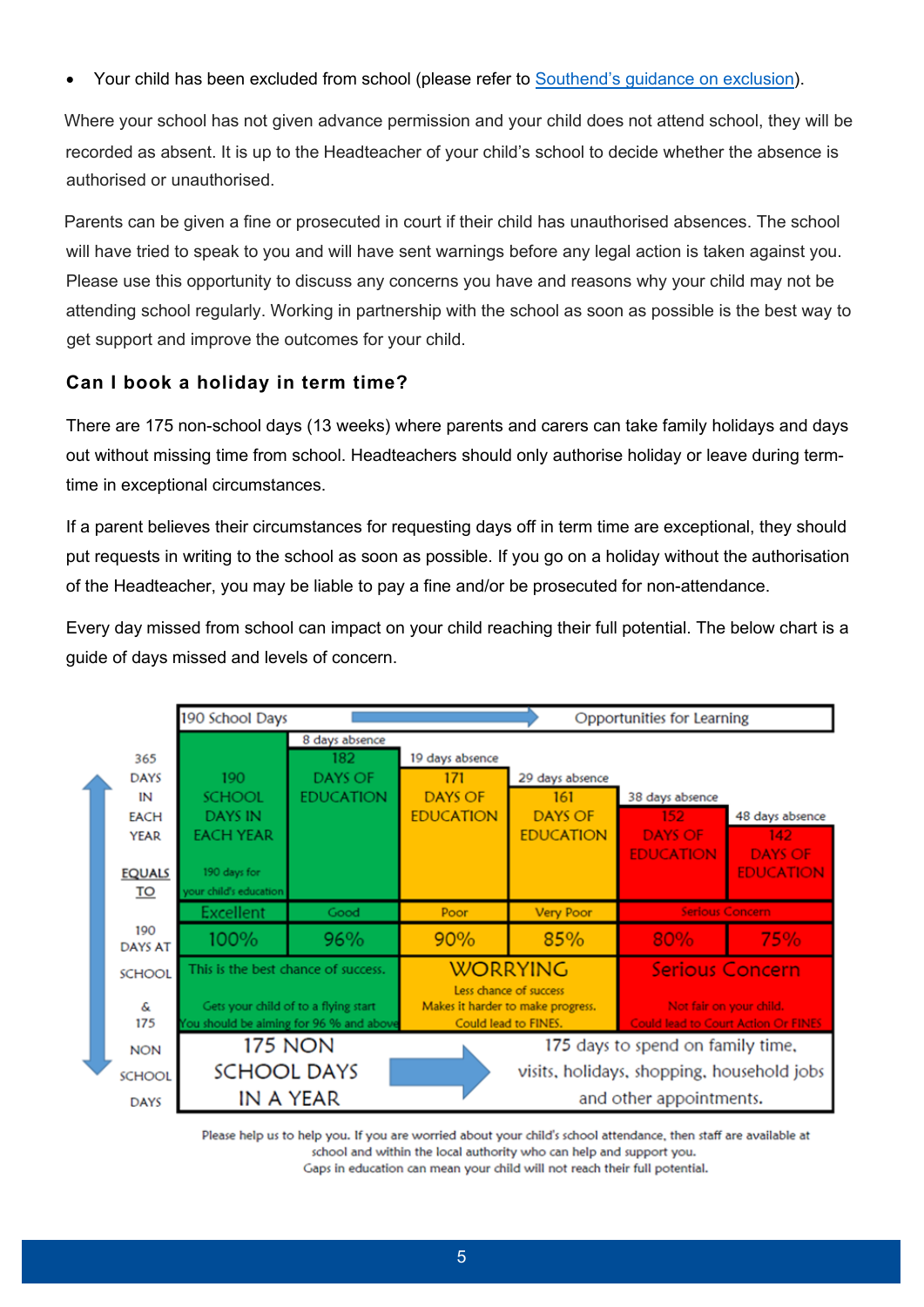#### **Definition of a parent in law**

**[Section 576 Education Act 1996](http://www.legislation.gov.uk/ukpga/1996/56/section/576)** defines a 'parent' as:

- All biological parents of the child (even if they do not have Parental Responsibility and even if the child does not reside with them);
- any person who is not a parent but has Parental Responsibility for the child (for example through a Residence Order, Child Arrangements Order, Special Guardianship Order, Step-Parental Responsibility Order, Adoption Order or Care Order);
- someone who has care of the child.

A person typically has care of a child or young person if they are the person with whom the child lives, either full or part time and who looks after the child, irrespective of what their biological or legal relationship is with the child.

Therefore all these people have the duty to ensure a child of compulsory school age receives a suitable education and as such, all could receive legal sanctions if the child or young person does not attend school.

#### **Further Advice**

For more information about your rights and responsibilities, along with possible legal sanctions for not attending school, please visit the [Child Law Advice](https://childlawadvice.org.uk/information-pages/school-attendance-and-absence/) website.

# <span id="page-5-0"></span>**Section 2: Schools and Academies**

This guidance sets out the principles underpinning an effective whole school strategy for attendance, along with actions that schools may consider when improving attendance for all pupils, pupils at risk of persistent absence and pupils who are persistently absent (PA). Schools are advised to read this in conjunction with DfE Guidance [Improving school attendance: support for schools and local authorities](https://www.gov.uk/government/publications/school-attendance/framework-for-securing-full-attendance-actions-for-schools-and-local-authorities) Updated 27 September 2021 and DfE Guidance [School Attendance.](https://assets.publishing.service.gov.uk/government/uploads/system/uploads/attachment_data/file/907535/School_attendance_guidance_for_2020_to_2021_academic_year.pdf)

# <span id="page-5-1"></span>**Duties and Responsibilities**

The Department for Education (DfE) states that:

Central to raising standards in education and ensuring all pupils can fulfil their potential is an assumption so widely understood that it is insufficiently stated – pupils need to attend school regularly to benefit from their education. Missing out on lessons leaves children vulnerable to falling behind. Children with poor attendance tend to achieve less in both primary and secondary school.

The government expects schools to:

- Promote good attendance and reduce absence, including persistent absence;
- Ensure every pupil has access to full-time education to which they are entitled;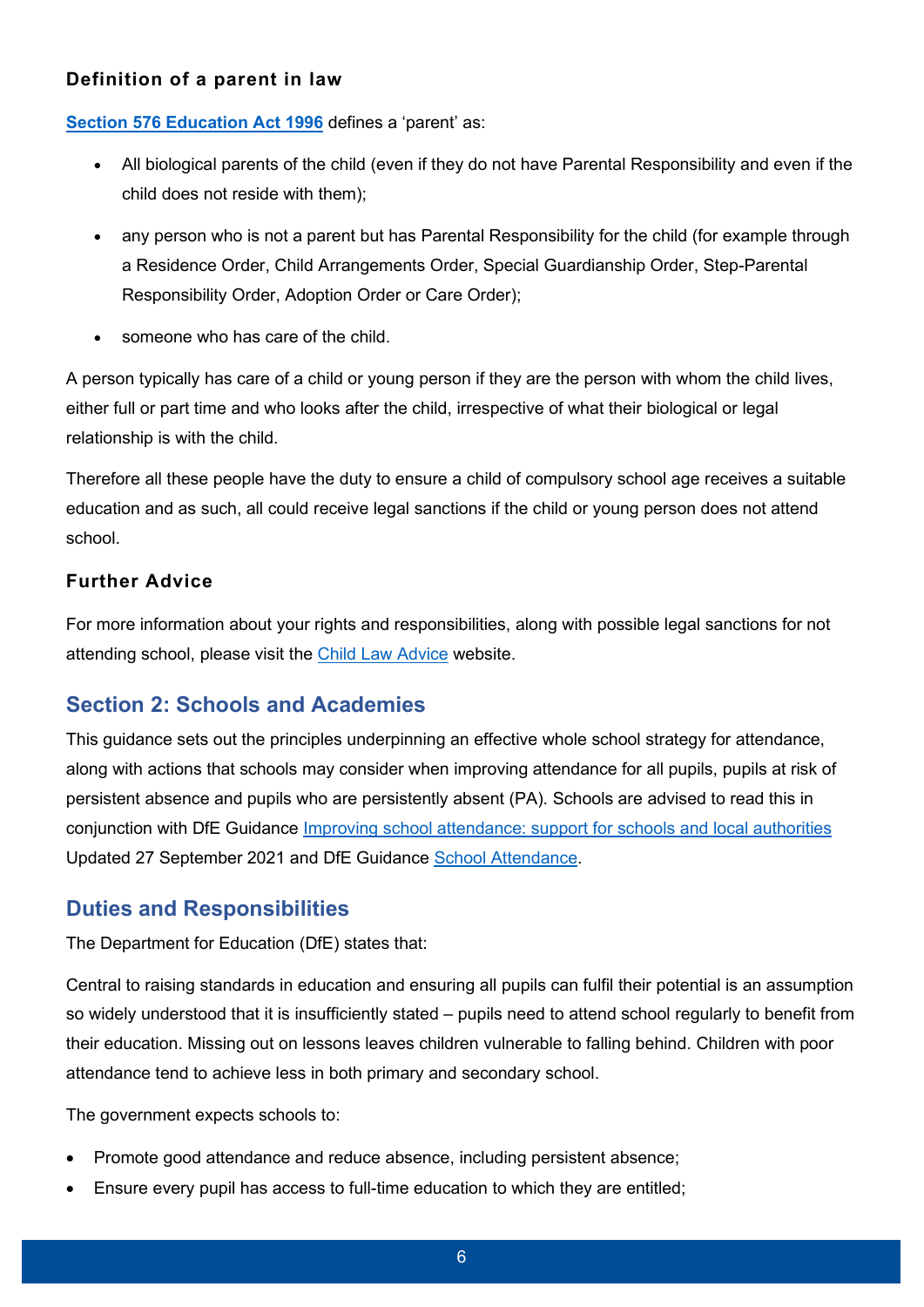- Act early to address patterns of absence; and,
- Provide full details to the Local Authority of every registered pupil of compulsory school age who:
	- o Fails to attend the school regularly; and/or
	- o Has continuous unauthorised absence from school for 10 days or more

#### <span id="page-6-0"></span>**Expectations of Schools**

For a school to achieve and maintain high levels of attendance schools need a whole school approach which demonstrates clearly, to parents, staff and governors, the importance of pupils and staff attending school on a regular and punctual basis.

All schools should have an attendance policy relating to their school expectations, core values and vision for attending school. A successful whole school approach is one which is fully integrated and forms a part of daily school life and ongoing discussions relating to progress. Every member of staff should actively take a role in promoting good attendance and understand the links to safeguarding and keeping children safe.

Every school should have a designated Attendance Lead or Champion who holds a senior position within the school leadership team. Where an Attendance Officer is in post, this officer should be supported by the Attendance Lead to prioritise early identification in patterns of absence and targeted action in line with the attendance policy and ensuring escalation where there is limited or no improvement.

When inspecting schools, Ofsted inspectors are keen to see that a school can evidence progress and the ability to sustain excellent attendance levels that are consistently better than the average levels being recorded nationally. A key part of achieving excellent attendance levels is ensuring that teaching and learning is consistently good, and that the curriculum engages and meets the needs of all pupils who are on roll at the school.

All literature provided to parents such as school prospectus, attendance and behaviour policies, home school agreements, newsletters, and website information, should convey clear messages about how absence affects attainment, wellbeing, and wider outcomes, and how to access help and support. Communications should also include regular reminders about expectations, sanctions and rewards, including at least annual reminders regarding leave during term time and the issuing of penalty notices (refer to the published [Southend Code of Conduct\)](https://www.southend.gov.uk/downloads/file/3606/amendment-to-sbc-code-of-conduct-under-the-provision-of-the-education-penalty-notices-regulation-2004). Parents and carers should be advised that the local authority regularly monitors school attendance and that parents/carers may be invited into school to meet with either the Attendance Lead, Headteacher or the local authority School Attendance Officer, should their child's attendance fall below 93%. Schools must keep evidence of each occasion that one of these communication methods is used as it may form evidence when pursuing formal sanctions.

#### **The school attendance register**

Schools are required to take attendance registers twice a day, once at the start of the first (morning) session of each school day and once during the second (afternoon) session.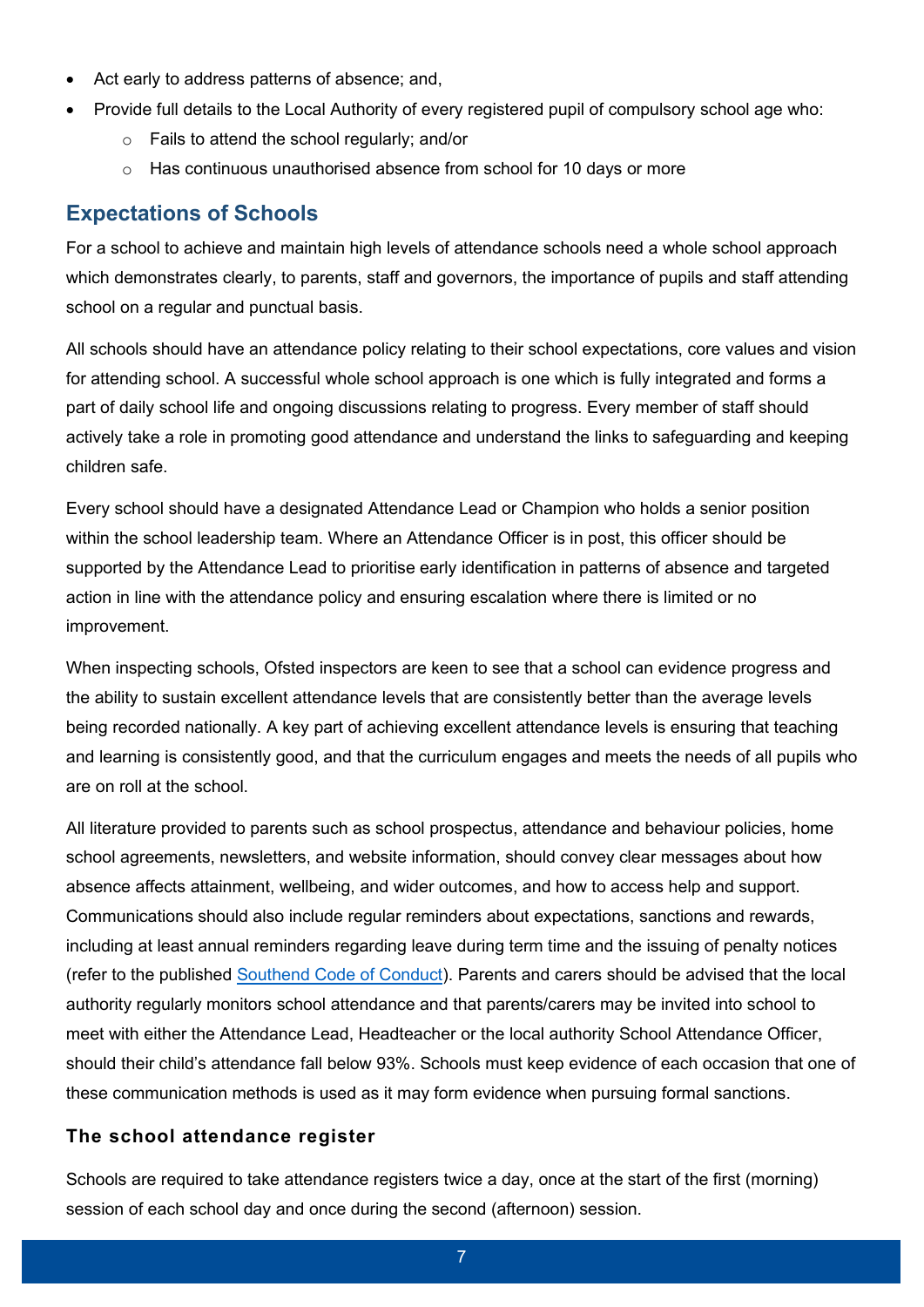Within the school attendance policy it should state how long the registers will remain open, and this should be shared with parents and applied consistently. The length of time a register is kept open is not stated in law and should be for a reasonable length of time but not for the majority or all the session. A suggested period would be 30 minutes from the start of the session.

Schools are required to record pupil attendance and absence in line with the specific codes set out within [The Education \(Pupil Registration\) \(England\) Regulations 2006](https://www.legislation.gov.uk/uksi/2006/1751/contents/made) and subsequent amendments, and any recent DfE statutory guidance. In their register, schools are required to record whether pupils are:

- Present
- Attending an approved educational activity
- Absent
- Unable to attend due to exceptional circumstances

Where a pupil of compulsory school age is absent, schools have a responsibility to:

- Ascertain the reason
- Ensure the proper safeguarding action is taken
- Indicate in their register whether the absence is authorised by the school or unauthorised
- Identify the correct code to use before entering it on to the school's electronic register, or management information system

Where a pupil is regularly or persistently absent, in addition to their own systems for following up and where appropriate challenging absence, schools are also required to report the details of any irregular pupil attendance to the local authority, providing full details of the pupil, the reasons for absence and whether absences are authorised or unauthorised.

A full list of attendance codes and their meaning can be found in [Appendix 1 – School attendance codes.](#page-22-0)

#### <span id="page-7-0"></span>**Data Analysis by Schools**

Regularly analysing school level data is the key to identifying absence patterns and will enable schools to work with pupils who have attendance levels that are a cause for concern. Analysis can be drawn down in different ways by utilising the school's information management system reports. Examples of different analysis can be by percentages of individual pupils or by grouping such as, year group or subject areas; vulnerable pupil groups such as SEND, free school meals, young carers, EAL, and pupils open to social care; by specific absence code; gender; days; or individual family and friendship groups. It is therefore important that class teachers in primary, and tutors, year and subject leaders in secondary all take an active interest and role in identifying patterns of absence and not leave this solely to the role of the attendance officer or leader.

Schools need to decide what attendance level thresholds will attract further investigation, for example below 93%, and decide who, in terms of members of staff, will be responsible for speaking with pupils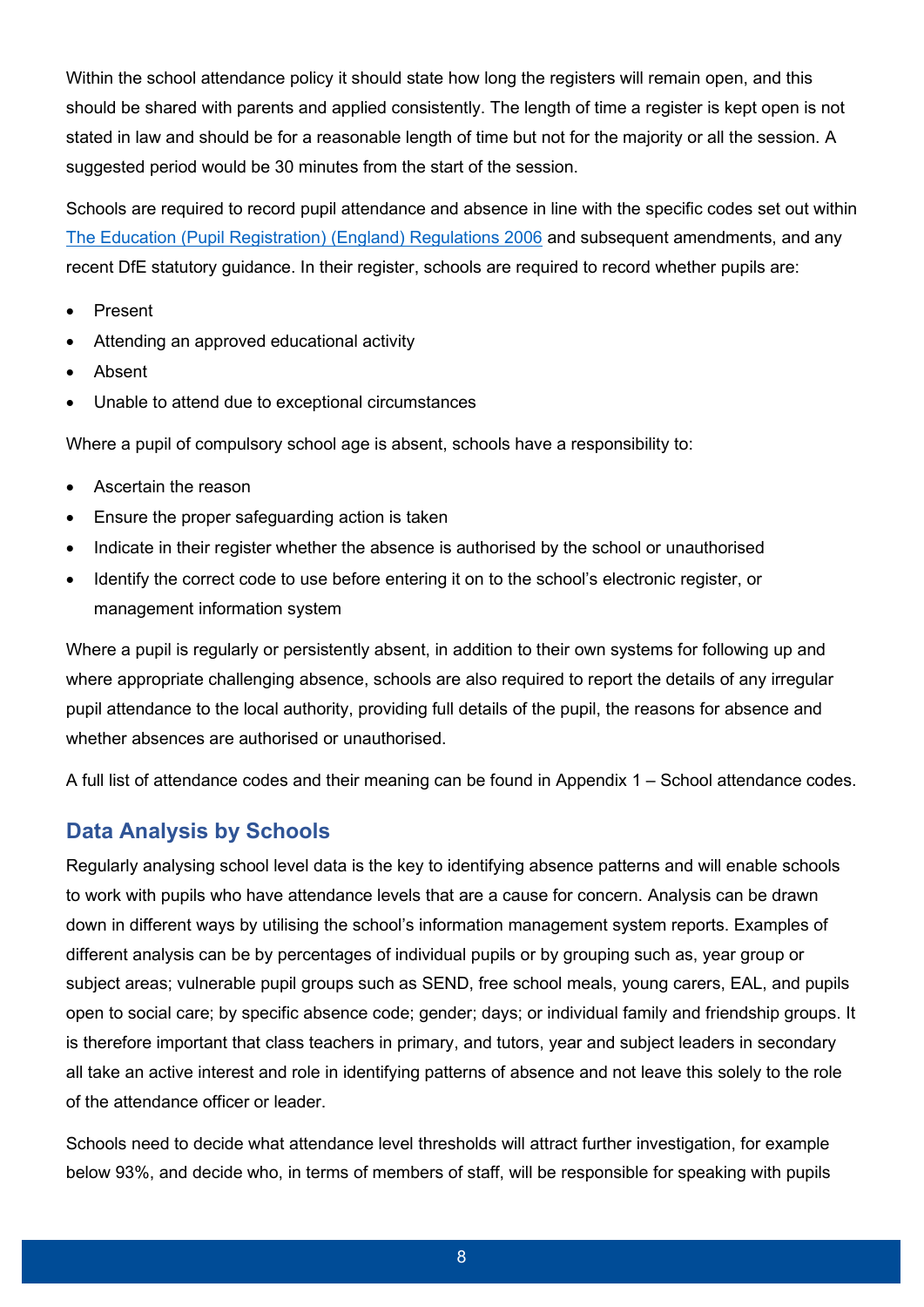and parents about absence and responding in a consistent way in accordance with the school's policy. The escalation of procedures to address absence needs to be:

- understood by pupils, parents, and carers
- implemented consistently
- reviewed regularly

It is important that schools regularly review their data against the published information to be able to show that they have a good understanding of how their school compares with other primary, secondary, or special schools nationally. It is also important for schools to be able to demonstrate a clear understanding of whether their attendance data is improving and the reasons which may be attributed to this improvement; or deteriorating, and the context which has led to this negative pattern and what strategies are in place to improve outcomes.

Irregular attendance at school is usually an indicator of an unmet need and places a pupil at higher risks of vulnerability and from becoming a child missing from education. Reasons for absence can be related to underlying health needs, Special Educational Needs and Disabilities pupils (SEND), mental health, bullying, exploitation or wider additional needs within the family or the pupil's environment. To be successful in addressing and improving school attendance, early identification and support is vital.

In addition to individual school attendance reporting and monitoring, Southend-on-Sea Local Authority collates all reported pupil attendance of 70% or less and compares these pupils with other risk factors such as exclusion, reduced hours from school, accessing alternative provision and other vulnerabilities. Pupils with high risk indicators are heard at the Local Authority's Children Missing Education Case Management Group where schools may be asked for additional information.

All schools are asked to return information on all chronic non-attenders, in particular those with 30% attendance or less, and specifically what the school is doing to ensure the safety and wellbeing of the pupil and increase their access to education.

#### **Vulnerable and Disadvantaged Pupils**

When analysing attendance and absence data, staff should be mindful of pupils that are statistically more likely to be at risk of irregular attendance. The DfE's research into [Supporting the Attainment of](https://www.gov.uk/government/publications/supporting-the-attainment-of-disadvantaged-pupils)  [Disadvantaged Pupils](https://www.gov.uk/government/publications/supporting-the-attainment-of-disadvantaged-pupils) identifies that successful schools have effective strategies for identifying early help and rapid response systems to address poor attendance. This includes staff contacting home immediately when a pupil fails to arrive on time. Where the problem persists, staff work with families to address any barriers they face in getting their children to school. Examples of effective school practice can also be found in [Improving Attendance at School](https://assets.publishing.service.gov.uk/government/uploads/system/uploads/attachment_data/file/180772/DFE-00036-2012_improving_attendance_at_school.pdf) by Charlie Taylor.

Schools should seek to identify any significant gaps in the attendance and/or attainment levels of Special Educational Needs and Disabilities pupils, Free School Meals pupils, Children in Care/Looked After Children, English as an Additional Language, Pupil Premium Grant pupils, and children subject to a Child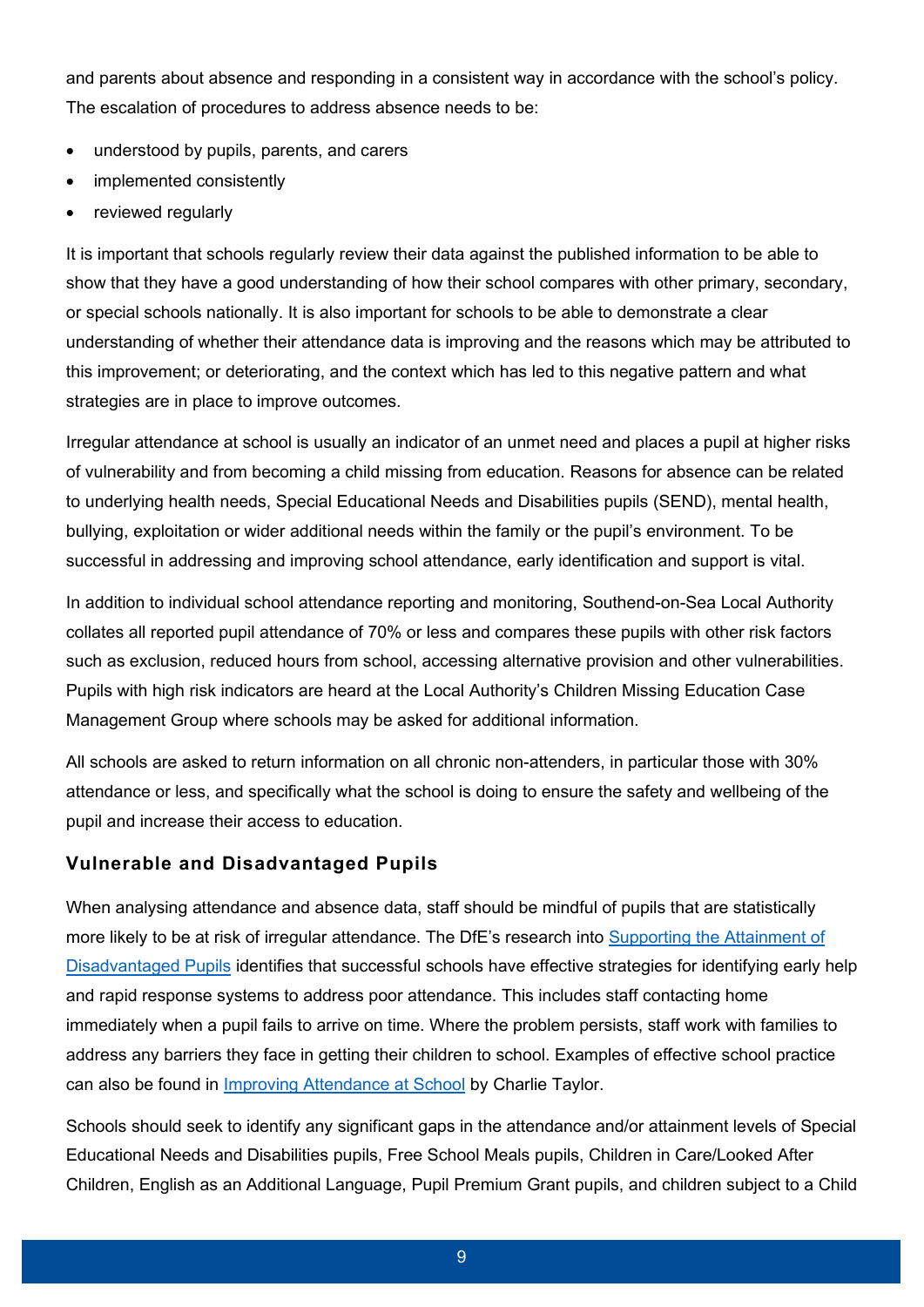in Need or Child Protection Plan and demonstrate where there are significant gaps, what strategies have been put in place to reduce and address any concerns.

Where a child with irregular attendance has an Education Health Care Plan (EHCP), and/or is open to social care as a Looked After Child (LAC), Child in need of Protection (CP) or a Child in Need (CiN), or open to the Youth Offending Service (YOS), the school should report these concerns to the named local authority officer such as the SEN Coordinator, social worker, youth offending officer and the Virtual School. This not only alerts the service to a vulnerable child's absence but also promotes working in partnership to reduce any barriers to attending school and improve a child's attendance through multiagency plans and where appropriate joined up challenge. Do not assume that agencies are aware of a child's absence.

If a vulnerable pupil is continuously absent and the school is unable to make contact with the family or remains unsatisfied by the response of parents, alert the key professionals as soon as possible, rather than the statutory 10 consecutive days.

For pupils with SEND schools are advised to refer to the Southend agreed [SEND Guidance and](https://www.southendlearningnetwork.co.uk/Page/16105)  [Protocols](https://www.southendlearningnetwork.co.uk/Page/16105) with particular focus on the [SEND Shared Expectations.](https://www.southendlearningnetwork.co.uk/Pages/Download/8d304221-11e5-4243-baeb-126227b0c98e/PageSectionDocuments)

For pupils who are Looked After Children please refer to the [Virtual Schools Attendance and Persistent](https://southendvirtualschool.co.uk/Pages/Download/f0642b8e-75bf-444d-9c26-8a238cd823f2/PageSectionDocuments)  [Absence Policy](https://southendvirtualschool.co.uk/Pages/Download/f0642b8e-75bf-444d-9c26-8a238cd823f2/PageSectionDocuments) and associated [appendices.](https://southendvirtualschool.co.uk/Page/3732)

### <span id="page-9-0"></span>**Prevention**

Using the school's attendance data and school policy, schools can create a clear process of escalation to ensure that additional needs and vulnerabilities are identified and supported without delay. By setting clear thresholds and aligned support strategies, schools can ensure a fair and consistent approach is adopted as well as who, within the school staffing structure, will take responsibility for intervening once various thresholds are met.

First day contact systems are useful, where a parent has not provided a reason for a pupil's absence and can quickly establish when a child is truanting from school, or where a parent is struggling to get a child into school and requires additional help and support.

A clear policy with thresholds and responses for different levels of absence allows the school to be both consistent with expectations for both staff and parents and pupils. Thresholds should identify when parents can be expected to be informed of concerns and determine when they would be invited into school to meetings and agree a plan of action to improve attendance.

When parents/carers are invited into meetings to discuss absence, the purpose will be to establish any barriers to learning and attending school. A plan of action should be agreed so that all parties are clear on what is expected following the meeting and who is responsible for ensuring that agreed actions are carried out within school and/or at home and the timescale for improvement. Best practice action plans include the desired outcomes and associated actions for the child, the parent, and staff within the school,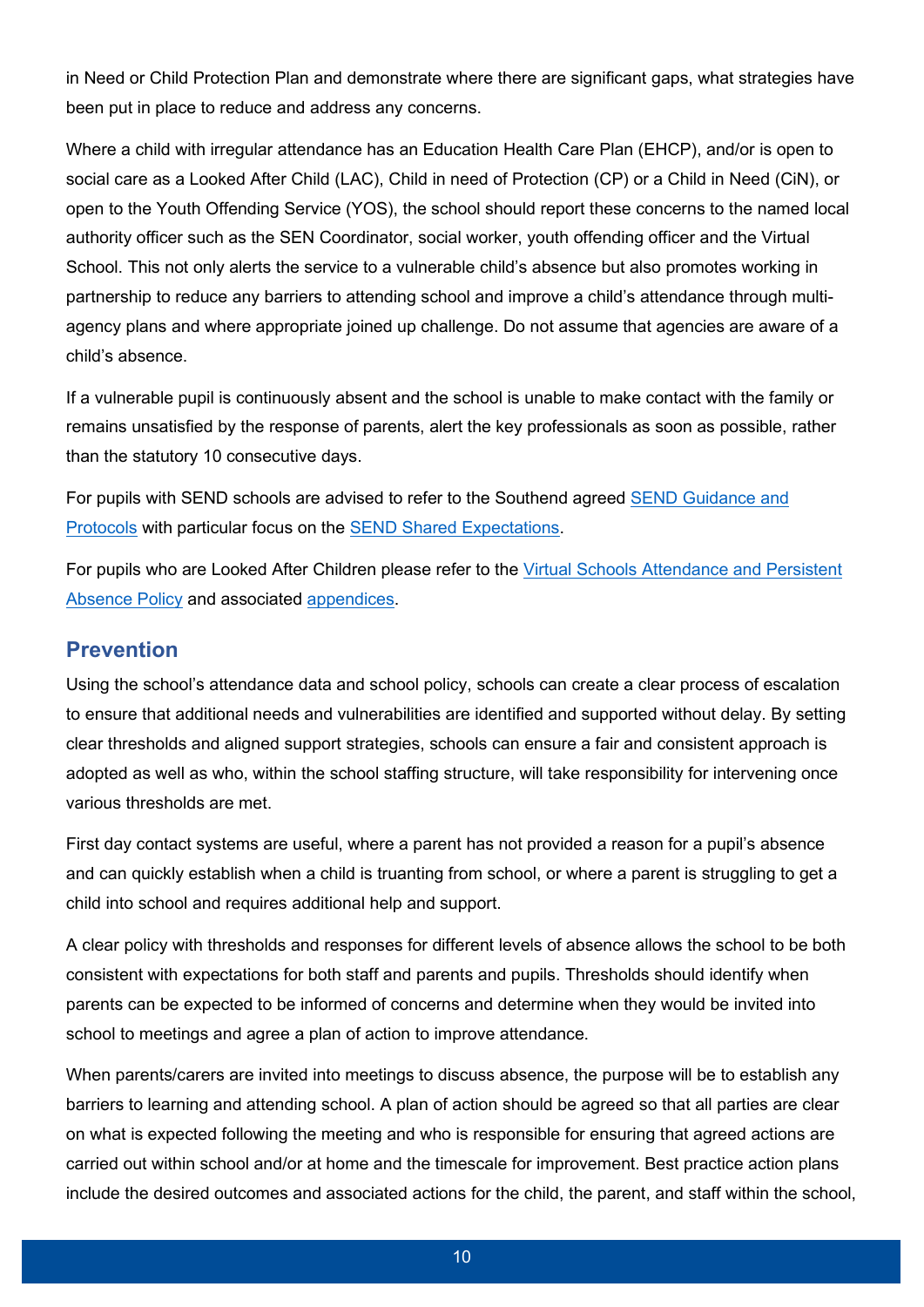ensuring all are clear on expectations. An example attendance support meeting action plan can be found in [Appendix 2 - Example Attendance Support Meeting Action Plan.](#page-26-0)

When considering the identified barriers to attending school, schools should consider completing the Graded Care Profile 2 tool where there are concerns a child may be suffering from neglect, including educational neglect. In addition, engaging with parents to complete an Early Help Family Support Assessment (EHFSA) should be considered as early as possible where initial strategies have not been successful in reinforcing regular and punctual attendance. This is especially relevant where parenting or other environmental factors or additional needs are limiting a pupil's success in attending school. The Early Help Family Support Team, where cases are open to them, work in partnership with the School Attendance Team, where each service area retains responsibilities for both support and challenge. Information regarding Early Help thresholds and different levels of need can be found [online.](https://safeguardingsouthend.co.uk/downloads-children/?search=threshold&-DtKWIjGei=*G%5BsvEjAon_kp&WKbrwaRGB_XQNoe=jc.S*A&MZFxNvHj-rK=J_F7XqL%40WRh%5B4m1&-DtKWIjGei=*G%5BsvEjAon_kp&WKbrwaRGB_XQNoe=jc.S*A&MZFxNvHj-rK=J_F7XqL%40WRh%5B4m1)

Effective plans also identify a target attendance percentage for the period under review. This needs to be realistic and achievable when considering any additional health needs and identified barriers, and the current level of attendance. Setting targets focussing on just the period under review, allows the pupil and parents to focus on an achievable target and where realistic achieve 100%.

When staff talk about attendance percentages with parents or pupils, it can be difficult for them to understand why there are concerns. For example, 89% is usually seen as a positive achievement in an examination or test, whereas 89% attendance would warrant a significant level of concern. Parents, carers and pupils will need to understand that a child with 89% attendance at the end of an academic year will have missed 21 days of school (over four school weeks of learning missed) and classed as a persistently absent student.

The review period of plans will depend upon the individual needs of the pupil and family and the level of concern of their absence. For a pupil with 90% attendance, six weeks may be an appropriate period in which to review how effective the plan is. A child with chronic attendance issues may require a weekly meeting to review progress against the plan and intervene with changes in response to needs or achievements.

Where a parent/carer fails to attend meetings with the school, formal letters and action plans should be devised by the school and sent out to each person(s) holding parental responsibility or day carer responsibility, to the family home so that the school can evidence that they have taken steps to notify the parent(s) or carer(s) of concerns and have provided them with advice on what expectations are in place.

Pupils and parents need to understand very early on what actions and sanctions will be applied if expected improvement is not achieved. In addition to sanctions, it is just as important to recognise where improvements have been made and acknowledge these formally with positive communications and rewards.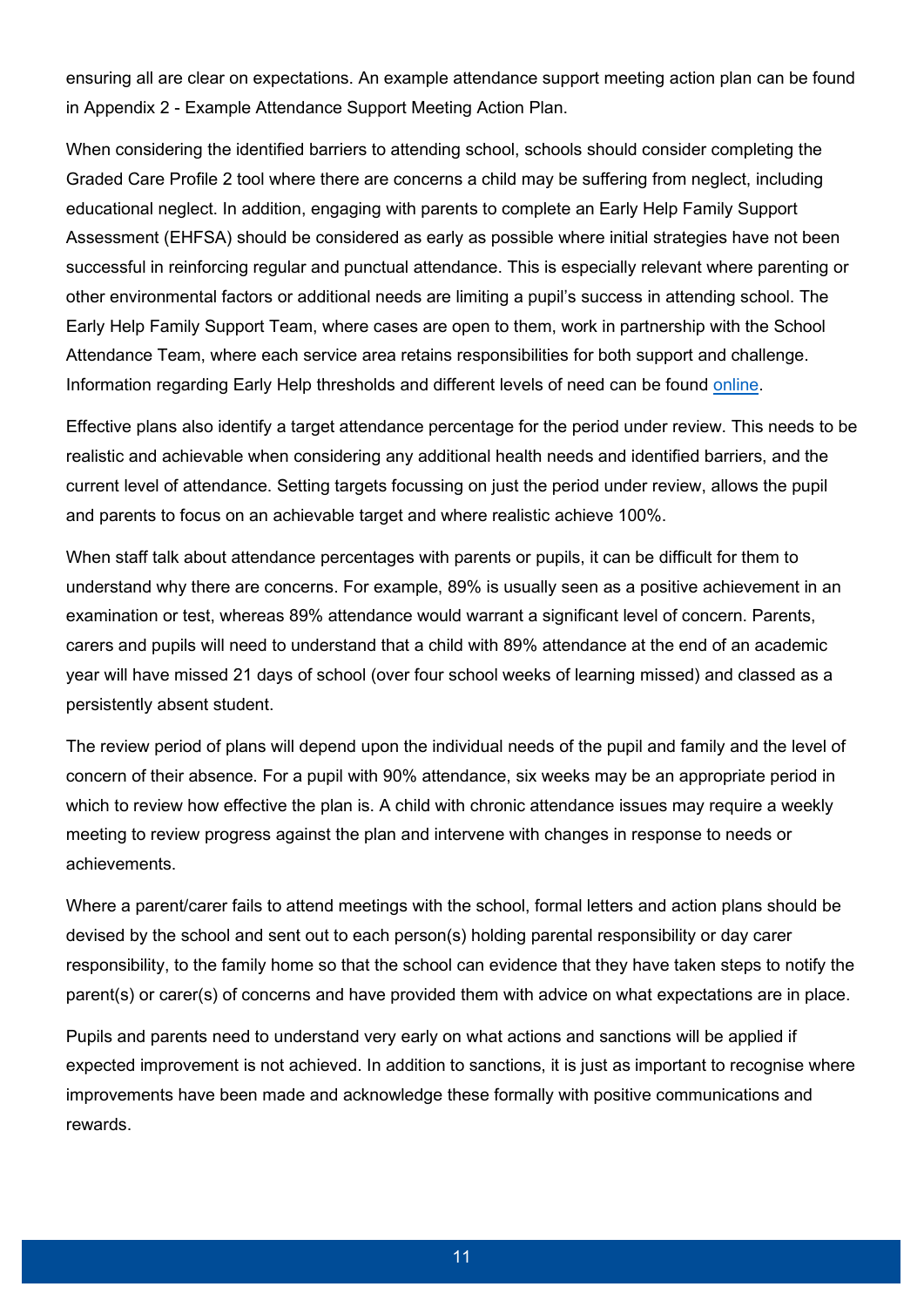#### **Rewards**

For rewards to be effective they need to be relevant to the pupil and applied consistently. Best practice would be to engage pupils in consulting on the attendance policy, practice, and rewards (as well as sanctions), and ensure that rewards are meaningful and recognised by pupils.

Promoting school attendance and publishing weekly/monthly class or year group attendance can motivate both staff and pupils to attend school more regularly. Peer challenge can be a healthy response to increasing whole class attendance, but where there are chronic pupil absences for known reasons schools may need to remove some pupils from their data to ensure that pupils do not become disengaged in incentives or peer challenge reinforces a pupil to not attend school.

Popular incentives can be mascots (especially those designed and named by pupils) or attendance stars and cups, that move around each week to the class or form with the best attendance and are clearly displayed on doors or in a special area within the classroom.

Younger pupils may appreciate an additional reward such extra playtime or access to specific resources, as where older pupils may associate more with jumping the lunch queue or having access to healthy treats. Local examples of these are primary schools that have special resource boxes to be used in extra play or golden time. One secondary school had the school kitchen staff bake a special (healthy) cake for the form with the best monthly attendance, where kitchen staff became involved in celebrating success and presenting the treats to the form during tutor time.

Other examples are where schools place pupil's names in a lottery, or through other internal reward systems reviewed each term, with physical rewards, acknowledgements of success, involving local businesses to sponsor prizes. With these incentives not only pupils with 100% have the opportunity for accessing rewards but also those with sustained attendance targets.

Quality reward badges continue to hold presence with most pupils (where they are allowed to be worn and displayed on uniform), along with end of year celebrations, such as afternoon tea with the Headteacher or special trips outside of the usual school day. Consult with pupils (especially those with under 90% attendance) regarding what rewards have meaning and try to embed these within systems within school. In addition, keep rewards fresh and under review as incentives soon become stale without energy and enthusiasm from staff to ensure that they are still relevant and have meaning to their pupils.

There are many examples of successful rewards operating within the Borough, schools are advised to talk to their peers regarding what works well in relation to celebrating attendance achievements and share best practice.

In addition, staff also respond well to rewards and are key in raising attendance so ideas to motivate and reward your staff will also reap rewards.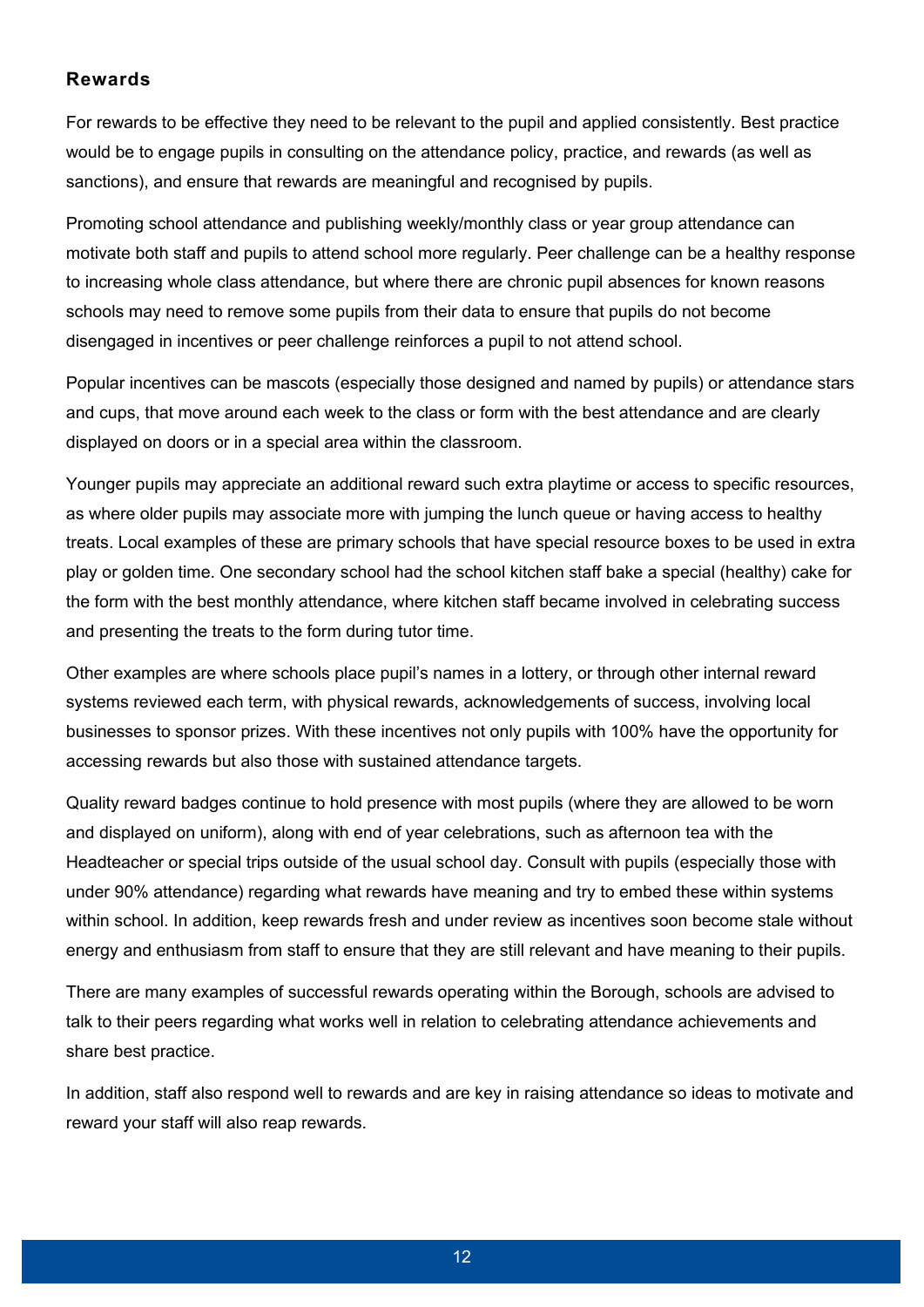# <span id="page-12-0"></span>**Sanctions**

There are many interventions that schools use to help parents get their children to school regularly, but when these are unproductive, schools need to have effective sanctions.

Prior to making a referral to the Local Authority, it is important that schools have worked with, or at least attempted to work with, parent/carer(s) to improve attendance and there is recent evidence of this. Where improvements in attendance are insufficient, schools must provide a formal letter warning of the possible legal implications of irregular attendance and advising of the possibility of a referral to the local authority. Each warning letter should relate to one pupil only (i.e., each parent should receive one warning letter per child in the case where there are multiple siblings on roll).

All schools wanting to issue Penalty Notices under the Southend Code of Conduct as a deterrent to taking leave during term time, must evidence again that all literature has been provided to parents, such as: school prospectus, attendance and behaviour policies, home school agreements, newsletters, and website information, includes the warning that parents may be issued with a Penalty Notice if leave is taken without permission and provide annual written reminders of where to find this information.

Schools must also ensure that once a parent has submitted a request for leave during term time which has not been agreed due to no evidence of exceptional circumstances, they must then provide parents with a warning letter and expectation of actions should they continue to take the time out of school.

For unauthorised leave during term time schools can refer into the Access and Inclusion School Attendance Team to issue a penalty notice where there have been 10 sessions (5 consecutive days) or more of unauthorised absence due to leave taken during an academic year and where attendance is below 90% during the preceding 10 weeks before the leave was taken.

For unauthorised absence or truancy, schools can refer into the Access and Inclusion School Attendance Team for issuing a penalty notice when the referral criteria of below 90% attendance with 10% of unauthorised absence in the proceeding 10 weeks (during the current academic year) have been met.

Penalty notices can also be issued following a schools Attendance Panel meeting. These are usually meetings led by a senior school leader, school governor and when purchased under the traded service, a local authority officer. For a penalty notice warning to be issued at such a panel, there must be unauthorised absence of 10 school sessions or more within a 10-week period (term time) prior to the panel meeting. Schools must issue a Formal Warning letter on schools headed paper (or the LA where it forms part of the traded service) that reflects the agreed plan and states the sanctions that may be implemented. This warning will remain in place for 10 school weeks. School can then refer to the School Attendance legal intervention officer to issue the Penalty Notice on the first unauthorised absence after the parent has received the warning letter and there is evidence that any plan identified at the panel meeting had been implemented. Schools should refer t[o Appendix 5 – Request to issue a Penalty Notice](#page-33-0)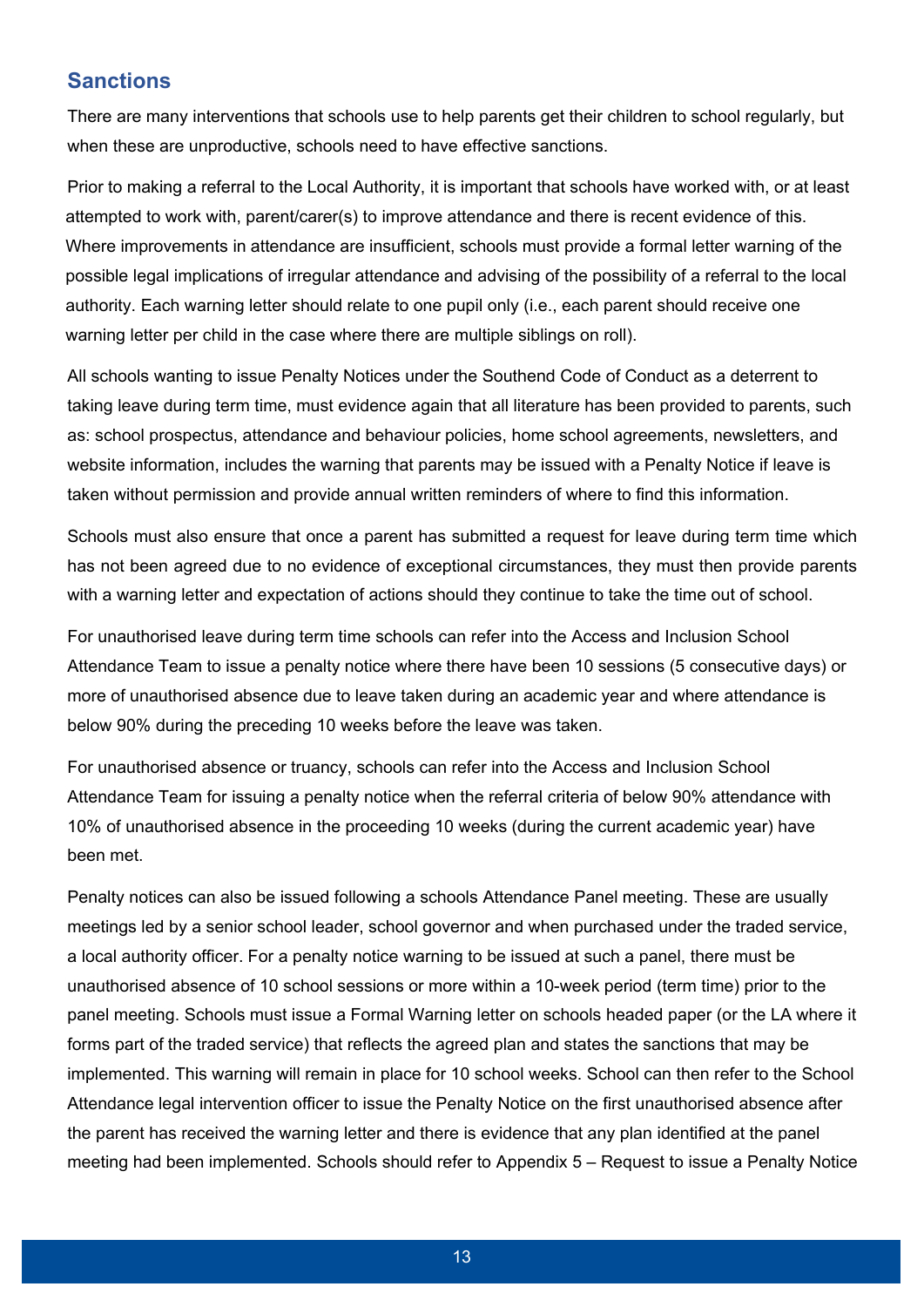[following the schools Attendance Panel.](#page-33-0) The published Southend [Code of Conduct](https://www.southend.gov.uk/downloads/file/3606/amendment-to-sbc-code-of-conduct-under-the-provision-of-the-education-penalty-notices-regulation-2004) should be referred to for full information on issuing penalty notices and suggested template letters and guidance.

There are various reasons for school absence, and it is important to acknowledge that statutory intervention will not be appropriate in every case. Where a child is looked after by the local authority, legal action for non-attendance at school is not an available course of action. However, school absence for this cohort is taken very seriously and schools are urged to work closely with the Virtual School and the pupil's social worker to improve pupil attendance.

Southend schools can provide their own sanctions through letters, meetings, parent contracts, home visiting and formal attendance panels, or may choose to purchase the traded service of the local authority School Attendance Team. Where schools provide these sanctions and challenge independently of the LA, schools must keep all evidence of all communications with the parent as these will form any evidence when issuing penalty notices or pursuing non-school attendance through the magistrate's court. The Headteacher should be aware that where evidence is used from the school, the Headteacher may be required to attend Court if requested by the Magistrate and as such must be available when cases are presented to the court.

Under the revised traded service, schools purchasing under 3 hours a week, must independently prepare all evidence to be presented to the Court evidencing school interventions and communications with parents to increase pupil attendance.

For Schools purchasing 3 or more hours from the School Attendance traded service their allocated officer will lead on all evidence presented to the court and where requested can fully participate in attendance support meetings, attendance panels and lead on attendance action plans.

#### **School Attendance Traded Service**

The attendance service will support schools with a range of strategies to improve and maintain whole school and individual pupil's attendance. The Service offers schools training, support, and casework, the aim of the school attendance service is to successfully return children to school and uphold the rights of children to access their education.

When purchasing the School Attendance service there will be a range of options available to help support whole school and or individual school attendance. The traded offer to school, has been amended to provide more flexibility and response to individual school needs in direct response to school feedback from consultation. For the full breakdown of traded service packages school should visit the [Southend learning Network.](https://www.southendlearningnetwork.co.uk/Services/207#:~:text=Packages%20Available%20to%20purchase)

The traded offer is broken into four options: 1 Prevent; 2 Prevent Plus; 3 Prevent, Support and Challenge; and 4 Bespoke. Below are some examples of the range of options available via the traded service: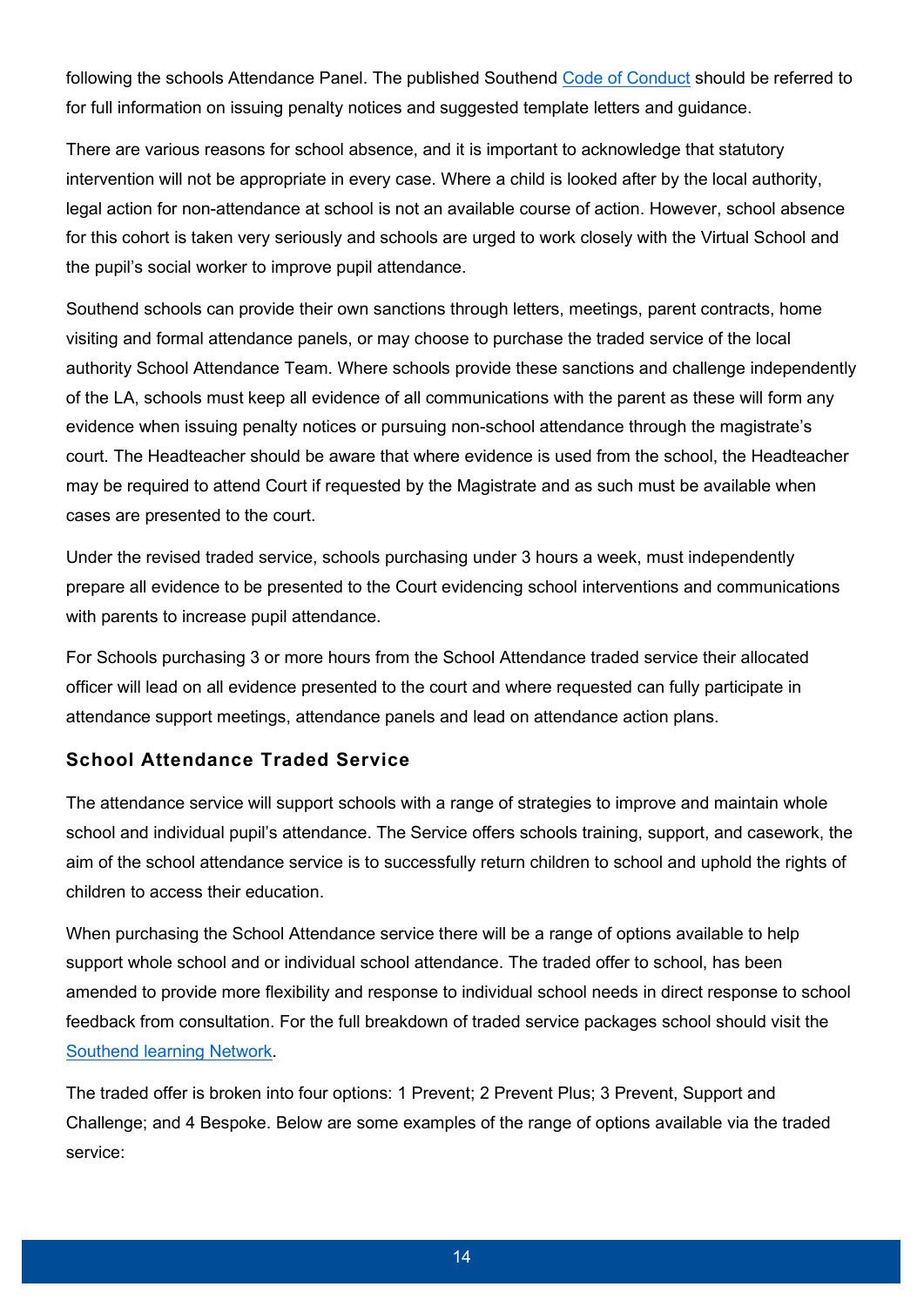- Warning letters to parents of children with persistent unauthorised absence and/or with persistent lateness.
- Operate 'Late Gates' with a member of school staff.
- Provide parent school drop-in's/surgeries for parents in need of advice or support relating to school attendance.
- Attend school Parent Coffee Mornings, Parent Evenings and New in-take meetings supporting school attendance expectations.
- Recognition and reward letters to pupils with improved attendance.
- Attend and support school celebration assemblies.
- Attendance Support Meetings and leading on plans and signposting to agencies including EHFS.
- Phone calls and unannounced home visits for continued absences, with actions and recommendations for the parent and follow up interventions.
- Individual case work to meet with parents and young people to reduce and remove barriers to attending school, through relationship building, support and challenge.

Schools wishing to discuss accessing the traded offer or amending their current agreement, should contact the School Attendance Team Leader by emailing [SchoolAttendance@Southend.gov.uk](mailto:SchoolAttendance@Southend.gov.uk) or telephoning 01702 212336.

# <span id="page-14-0"></span>**Section 3: Formal Legal Interventions**

For schools purchasing the traded Prevent, Support and Challenge package, this section is for information only, as your attendance officer will lead on all initiating, compiling, and presenting all evidence for formal interventions either through penalty notices or prosecution through magistrate's court.

#### **Pre-referral for Penalty Notices or Prosecution**

In most cases parentally condoned absence is the result of complex circumstances that require assessment, support, and challenge (refer to section on [Prevention\)](#page-9-0).

From the outset, all school contact with parent/carer(s) regarding school attendance should be treated as potential evidence as it can form a part of any subsequent penalty notice or prosecution case. Prior to any referral, schools are required to have worked with, or at least attempted to work with, parent/carer(s) to improve attendance. Good quality evidence would include:

- First day calling contact logs
- Referrals to other agencies (including dates of recorded safeguarding concerns)
- Letters and meeting invites to parent/carer(s)
- Minutes from meetings / home visit contact notes

Conversations with parent/carer(s) regarding school attendance matters should be documented; dated; clearly identify all parties present and signed. To be admissible in court and prove good service, letters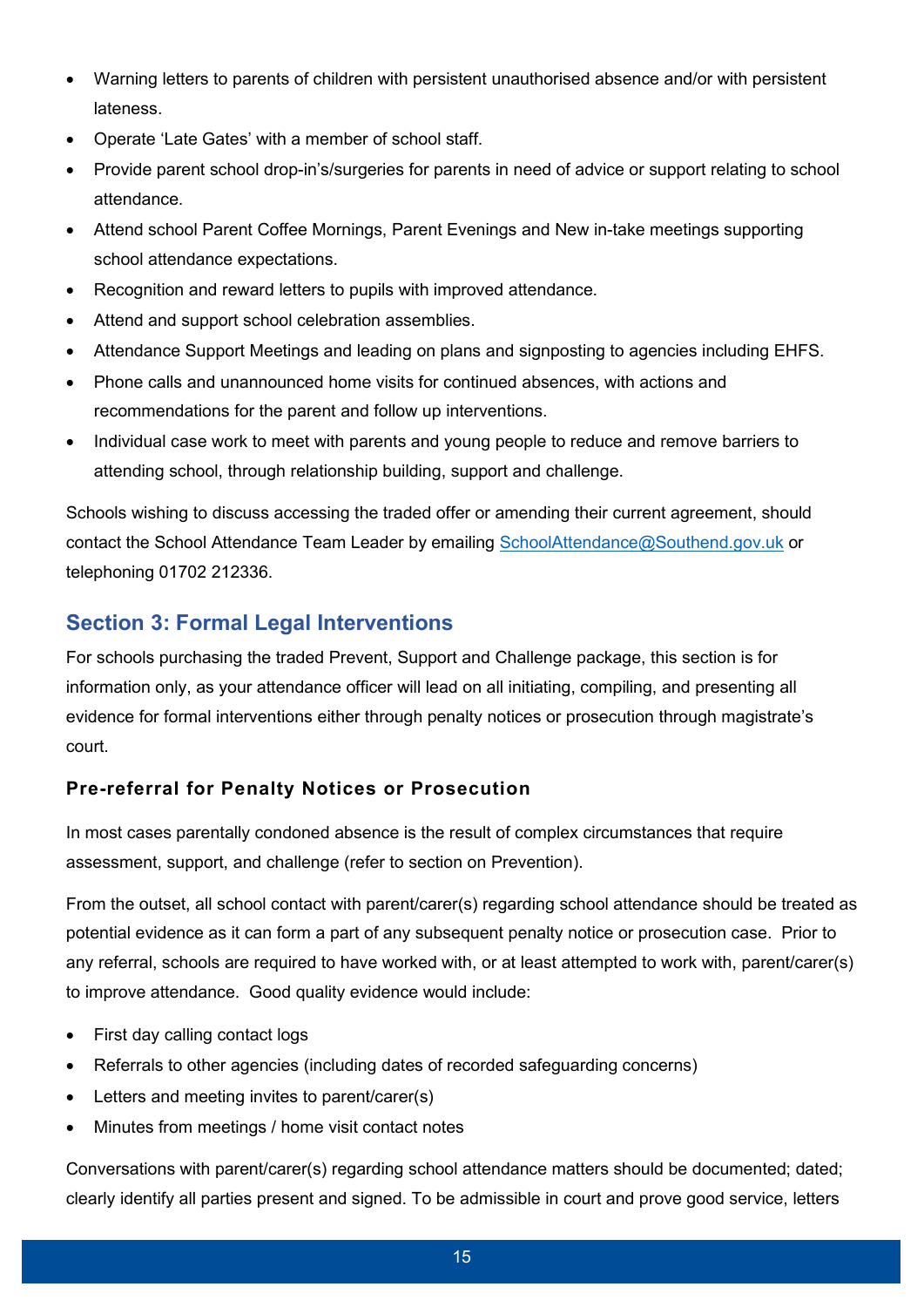must never be sent home with the child or via the book bag, they should always be sent via Royal Mail post, under separate cover to each parent/carer. First class post should be used where a warning of legal action is contained within the correspondence.

# <span id="page-15-0"></span>**Referral to School Attendance Service for Prosecution**

Upon referral, the referrer will be required to confirm that the school has worked with the family, or attempted to work with the family, to remove barriers to attendance and can provide evidence listed above. Additionally, colleagues will be required to confirm their understanding that, should the penalty notice not be paid, it will be the school's responsibility to provide sufficient evidence of pre-referral work to enable the Local Authority to proceed with a prosecution for irregular school attendance under S444 Education Act 1996; without such evidence, should the penalty notice not be paid, further action will not be possible.

The School Attendance Service regrets it is unable to accept referrals where the referral requirements have not been satisfied. If a referral is not accepted, the school will be contacted and reason provided for why action cannot be taken, advice for next steps, and the referral returned.

# **Requests for a First Warning to be issued prior to requesting a Planning Meeting**

Requests to issue a First Warning Letter to parents should be carefully considered and only submitted for those cases where the school believes the necessary preventative work has been carried out with the parent/carer and evidence gathered. The following are required for the Warning to be issued.

- The referral criteria of below 90% with 10% of unauthorised absence in the proceeding 10 weeks (during the current academic year)
- A copy of a letter sent to each parent/carer warning of a referral to The School Attendance Service (dated within the previous 2 weeks)
- An up-to-date accurate attendance record

Following receipt of the request, an officer will carry out agency checks and issue the First Warning. If appropriate, School will receive a copy via email.

If after a maximum of 4 weeks attendance continues to cause concern and absences are unauthorised, school can then notify the School Attendance Service via email with an update of continued school work copies of any letters sent and an up-to-date registration certificate. A Pupil Planning Meeting will then be arranged, and school notified of the date and time via a letter sent by email.

At the meeting, the parent/carer will be issued with a Final Warning letter and an action plan to improve attendance, which may have actions for school, other professionals, parents, and child.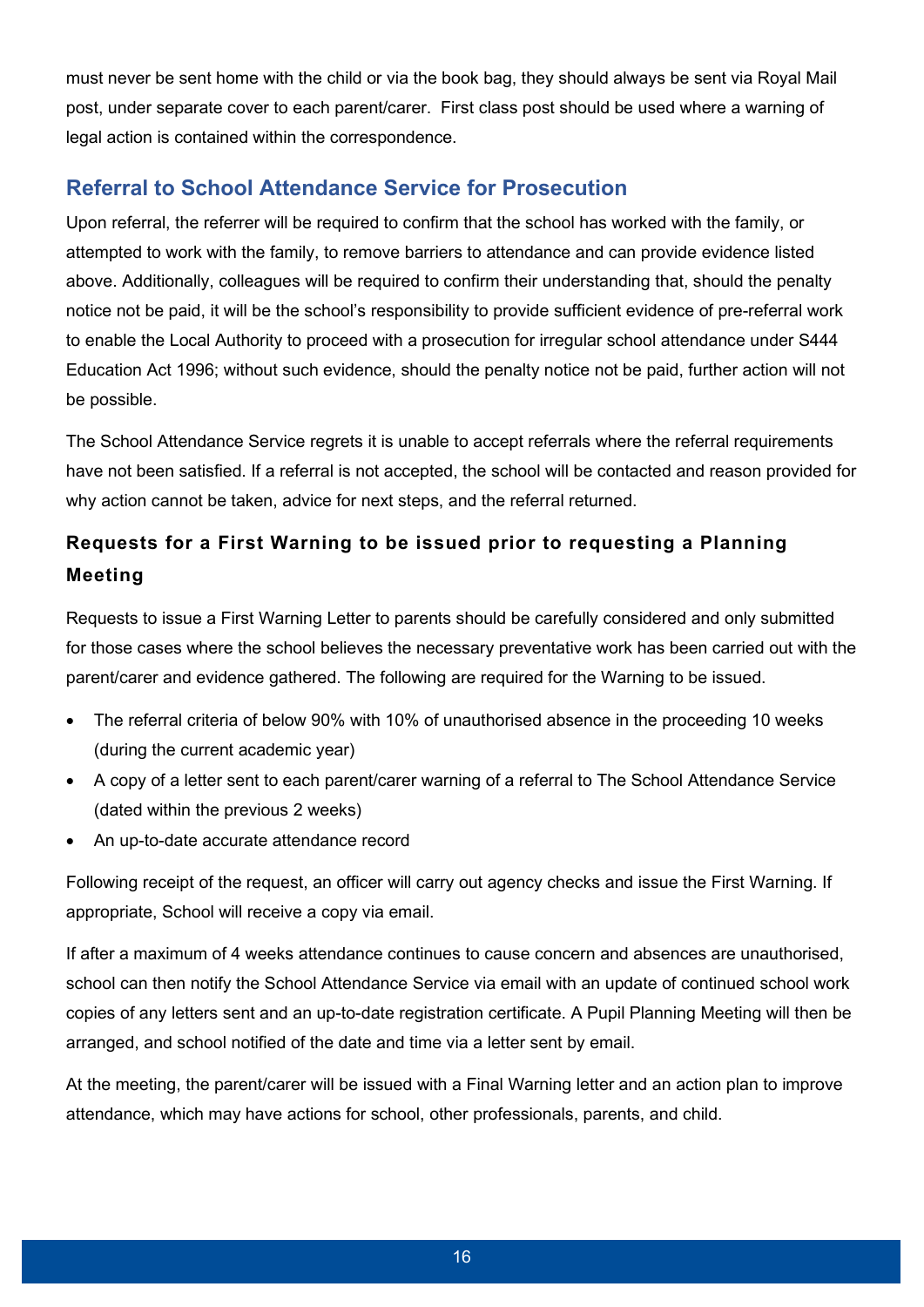#### **Prosecution**

Following the Pupil Planning Meeting, if there's no improvement in attendance and there is sufficient evidence provided by the school and deemed appropriate, a prosecution under section 444(a) Education Act 1996 will be instigated. The Headteacher will be required to complete the witness statement and certified extract and send to the School Attendance Service to put forward to the Legal Team.

It is important that the school continues to work with the family, carrying out first day contact, sending letters, arranging meetings etc. Again, it is vitally important that the attendance service is kept updated of any incidents or changes to family circumstances which could be used as mitigation throughout this period. Just prior to the court hearing the school will be asked for updated information and attendance certificate. Please note, the courts require an attendance certificate directly from the school system, data shared through the School 2 School (B2B) system cannot be used in this instance.

#### **Court dates and witnesses**

Whilst the Local Authority liaises regularly with the courts and strives to minimise delays between the decision to prosecute and the actual hearing date, schools do need to be aware that the Local Authority has no control over allocated court dates, and they can fall some weeks or even months in the future.

It is important that schools understand the potential for any member of school staff who has had contact with the family may be asked to provide an additional witness statement. Should the case go to trial, they will be called to provide evidence in court. The Headteacher is the only member of the school who can provide evidence on the accuracy of the registers as they hold overall responsibility. Therefore, in the event of a trial, they too are likely to be required to attend court.

#### **Following court**

Following the court hearing, the school is notified of the outcome. Usually, the case is then closed to the Local Authority (unless open under the traded service) and the school continue to work with the family, generating evidence and re-referring if appropriate. In some circumstances, depending on the sentence received, families would still be supported by the LA. An example would be if a parenting order was granted by the magistrate. If there is a conditional discharge placed upon the parent/carer, the School Attendance Service will not close the case as the court would expect a swift return to court should attendance not improve, and further unauthorised absences be recorded. The school will need to continue to work with the family, sending regular attendance certificates home, and keeping a copy of all letters sent, so that sufficient supporting evidence is generated. The school is required to keep the School Attendance Service updated of a pupil's attendance and the school's involvement, to ensure swift action should attendance not improve.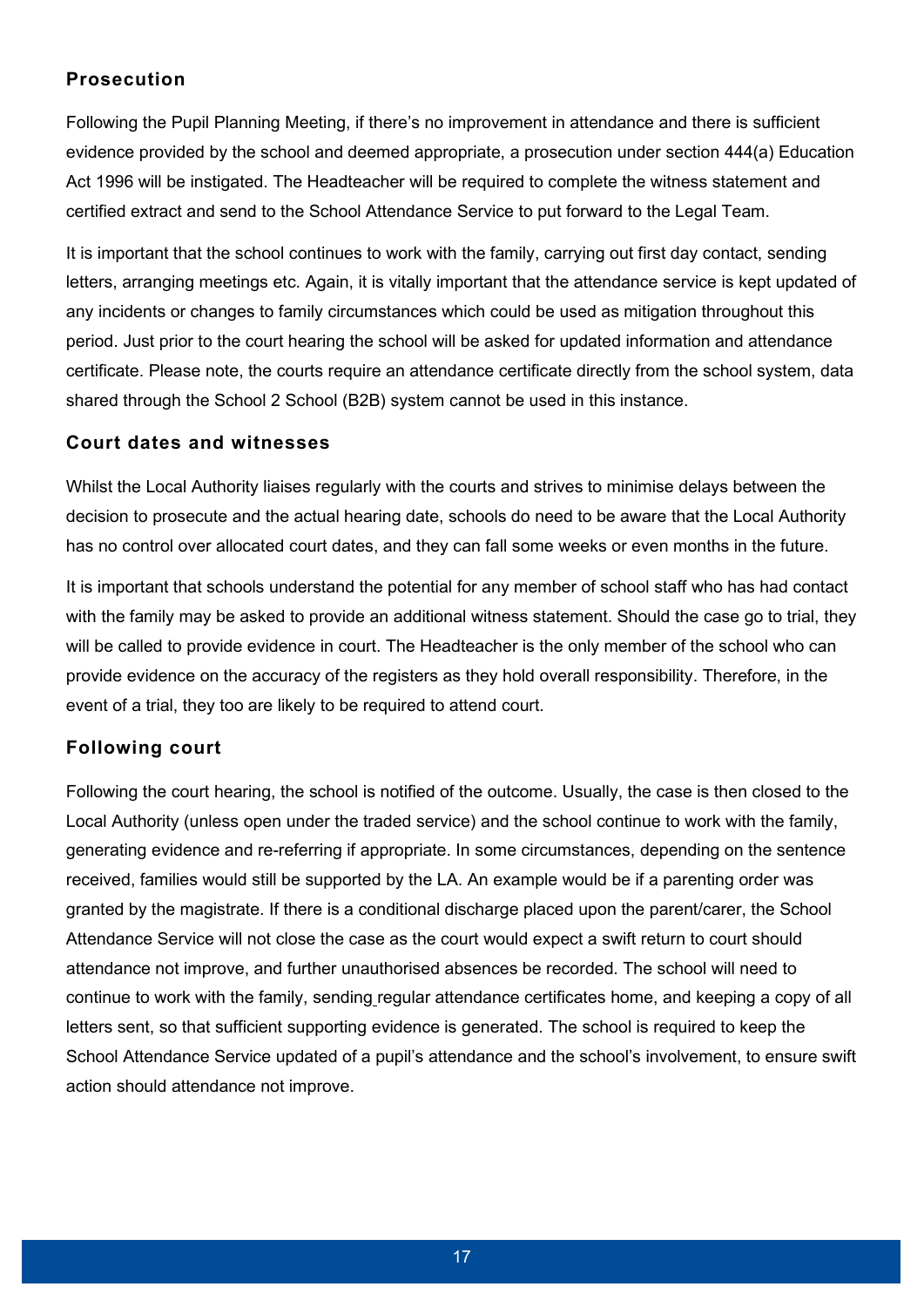#### **No further role for The Access and Inclusion School Attendance Service**

For those cases where there is either no role for the School Attendance Service or legal intervention is simply not appropriate, an officer will discuss the case with the school, signpost to other agencies such as Early Help Family Support, suggest strategies and provide advice before closing the case.

## <span id="page-17-0"></span>**Referral for Penalty Notices as an alternative to Court Action**

The Education (Penalty Notices) Regulations 2007 includes a requirement that every local authority must draw up and publish a Code of Conduct for issuing penalty notices.

It is important to note, if upon receipt of a referral, the School Attendance Service believes the information submitted indicates another course of action may be more appropriate, they will contact the school to discuss further, prior to any action being instigated. This may be particularly relevant where a family is open to social care or other statutory services.

#### **Attendance Panels and Pupil Planning Meetings**

Careful consideration is needed before calling an Attendance Panel and issuing a Final Warning letter to ensure the case meets the threshold for issuing a penalty notice and prosecution if unpaid. The school needs to be assured the necessary preventative work has been carried out with the parent/carer and evidence gathered, all of which should be prepared in advance of an attendance panel meeting. At the Attendance Panel a Final Warning letter must be issued. Where a parent does not attend the meeting, the Final Warning must be sent via first class mail to all parents/carers with responsibility and day to day care of the pupil. If there is any subsequent unauthorised absence and the Southend Code of Conduct is met, a penalty notice may be requested. The issue of a Penalty Notice under Section 23 of the Antisocial Behaviour Act 2003 is an alternative to prosecution and enables parents to discharge potential liability for conviction for that offence by paying a penalty. The requirements are:

- The referral criteria of below 90% with 10% of unauthorised absence in the proceeding 10 weeks (during the current academic year)
- A copy of a letter sent to each parent/carer warning of a referral to the School Attendance Service
- An up-to-date accurate attendance record

In addition to Attendance Panels, penalty notices can also be issued where there are further unauthorised absences after a Final Warning is issued at a Pupil Planning Meeting. The same requirements apply as above.

Refer to [Appendix 3 - Final Warning Letter](#page-29-0) and [Appendix 5 – Request to issue a Penalty Notice following](#page-33-0)  [the schools Attendance Panel](#page-33-0)

#### **Unauthorised Leave During Term Time**

Schools must ensure that all literature provided to parents, includes the warning that parents may be issued with a penalty notice if a holiday is taken without permission. If the decision is made not to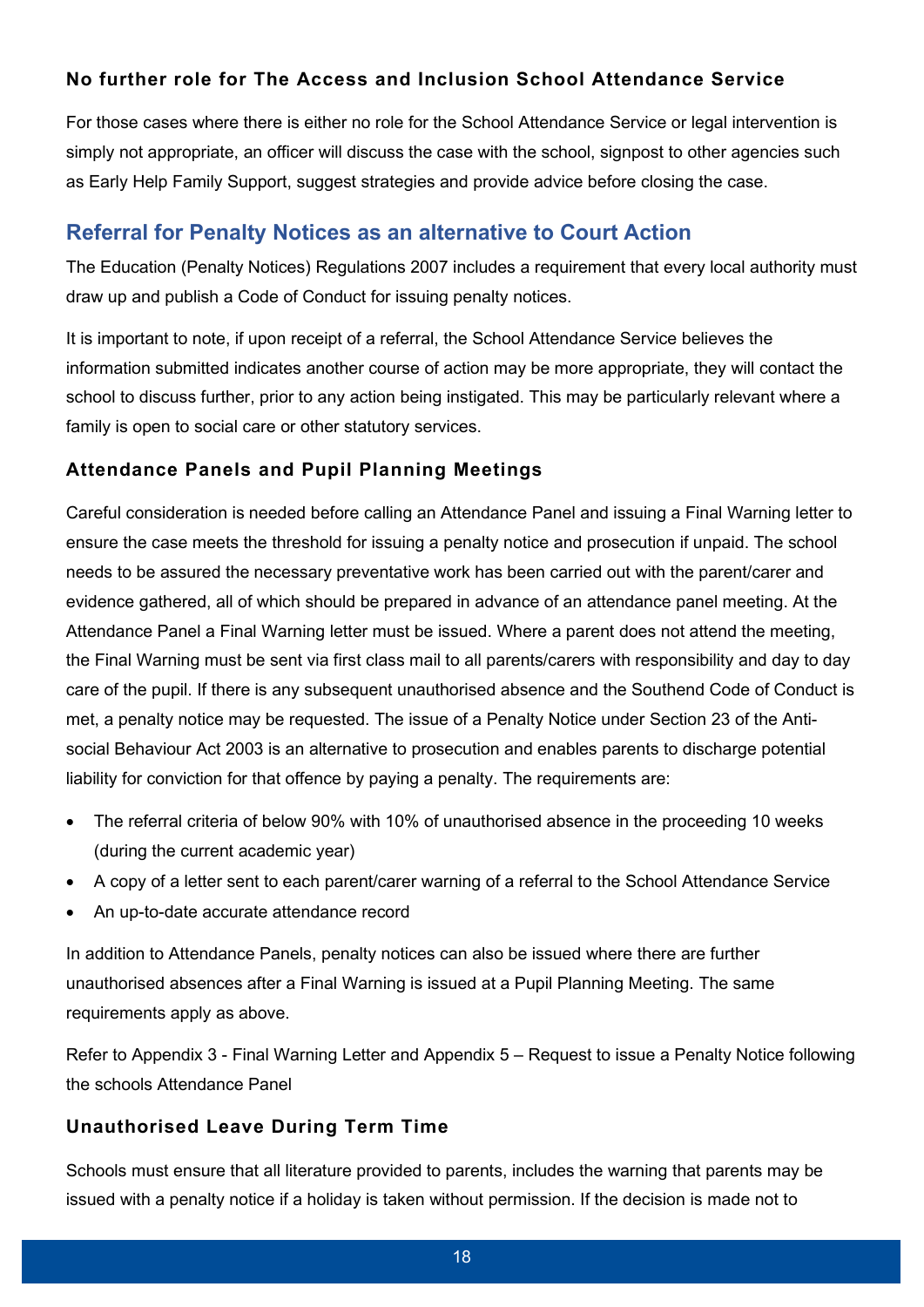authorise a parental request, a letter to the parent confirming that a leave of absence has not been authorised must be sent by the Head Teacher and include a warning that a penalty notice may be issued.

For unauthorised leave during term time schools can refer into the School Attendance Team to issue a penalty notice where there have been:

- 10 sessions (5 consecutive days) or more of unauthorised absence due to leave taken during an academic year; **and**
- where attendance is below 90% during the preceding 10 weeks before the leave was taken.

Refer to [Appendix 6 – Request to issue a penalty notice for leave of absence taken in term time](#page-34-0) for referring to the School Attendance legal intervention officer

[AttendnaceLegalInterventions@southend.gov.uk](mailto:AttendnaceLegalInterventions@southend.gov.uk)

#### **Following Penalty Notice issue**

Once the Local Authority has issued a penalty notice, if it remains unpaid at the 21st day, a new invoice will be raised and sent to all parent/carers reminding them that the penalty notice is outstanding and warning them it has now increased to £120.

#### **Penalty Notice paid**

Once a penalty notice is paid, an officer will advise the school and close the case. It is important that the school continues to work with the family and if there remain ongoing attendance concerns, carrying out first day contact, sending letters, arranging meetings etc, to ensure there is sufficient evidence available should a further referral be necessary.

#### **Penalty Notice not paid**

If a penalty notice remains unpaid on the  $28<sup>th</sup>$  day, an officer will request an up-to-date evidence pack from the school including any evidence generated both prior to referral and since. It is important that the school continues to work with the family carrying out first day contact, sending letters, arranging meetings etc. If there are ongoing attendance concerns whilst the case is open to the School Attendance Service, the service must be kept fully updated.

It is extremely important that schools immediately inform the School Attendance Service if they become aware of any change in family circumstances, including address, following referral. This is particularly vital if parent/carer(s) provide any mitigation, as any change in circumstances may have a bearing on decisions taken.

## <span id="page-18-0"></span>**Fast Track to Attendance**

The Fast-Track Framework is a time-focused model of best practice which concentrates on early intervention in cases of persistent non-attendance and aims to ensure a faster more effective approach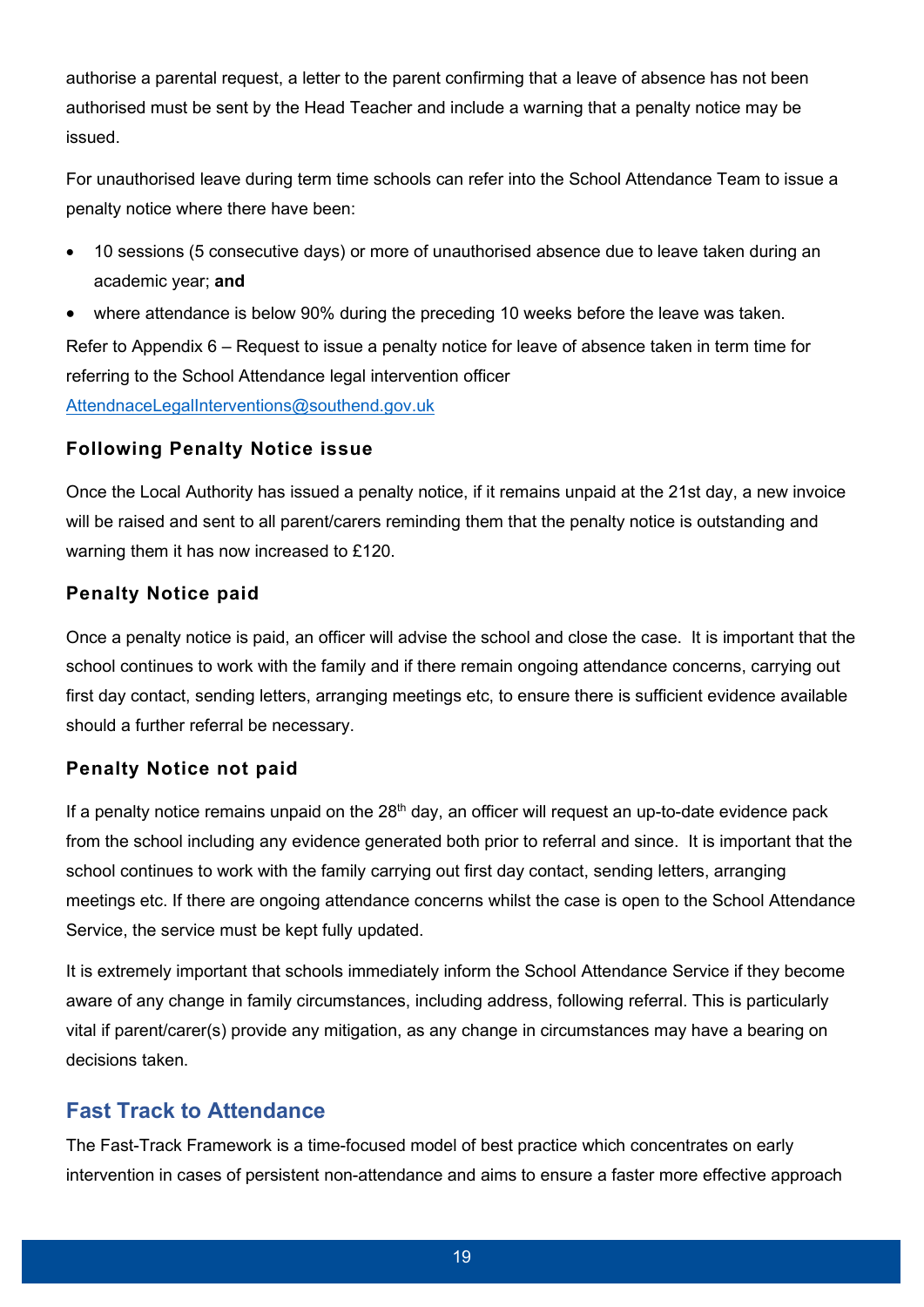to the implementation of strategies to tackle this behaviour and the underlying causes. Where the parents/carers fail to bring about the necessary improvement, legal proceedings are initiated.

The Aim is:

- To ensure the intervention strategies are put into place early to tackle school attendance problems
- To ensure parents who fail to cooperate or are unwilling to work with the school/LA are identified sooner and action taken to make sure they take responsibility for their child's school attendance

#### **Criteria for Fast Track**

The pupil being considered for Fast Track should

- have an attendance rate of 90% or less within the previous 10 weeks
- have unauthorised absences of 10 sessions or more
- is not 'looked after' by the local authority
- school has evidence of pre-referral work undertaken by the school
- the parent or pupil has not identified any valid reasons or barriers why they cannot attend school on a regular and punctual basis

The school should have systems in place as part of their attendance data analysis to swiftly identify pupils who meet the criteria for fast track. Where parents identify concerns or barriers to attending school, such as bullying, SEND, parenting or other additional needs requiring support, the fast track framework would not be appropriate and instead the school should work with the pupil, parent and carers to provide support, advice and signposting to services to remove barriers and improve attendance. [Appendix 4 – Fast Track to Attendance Legal Intervention Referral Form](#page-30-0) should be completed at each stage and if the pupil doesn't reach the agreed attendance target at week 8, the referral and all supporting evidence should be submitted to the School Attendance Legal Intervention Officer.

#### **Case meets criteria**

The school will invite parents into school for an Attendance Support Meeting, the purpose of this meeting is to make an informal assessment of the situation, identify any barriers preventing the pupil from attending school, and to ascertain if there are any reasons why the Fast-Track process should not be followed.

Where the parent/carers attend the meeting, an attendance action plan (or parent contract) will be drawn up, attendance target identified, and the plan/contract signed by parent and school. Where parents fail to attend the meeting, a letter should be sent home, outlining expectations and attendance target.

A four-week review period will be given for improvements to be made with the review meeting date set at the meeting.

At review meeting (week 4), if no improvements have been made, and no sound reasons of mitigation from the parents or statutory services shared, a Final Warning will be issued by the school.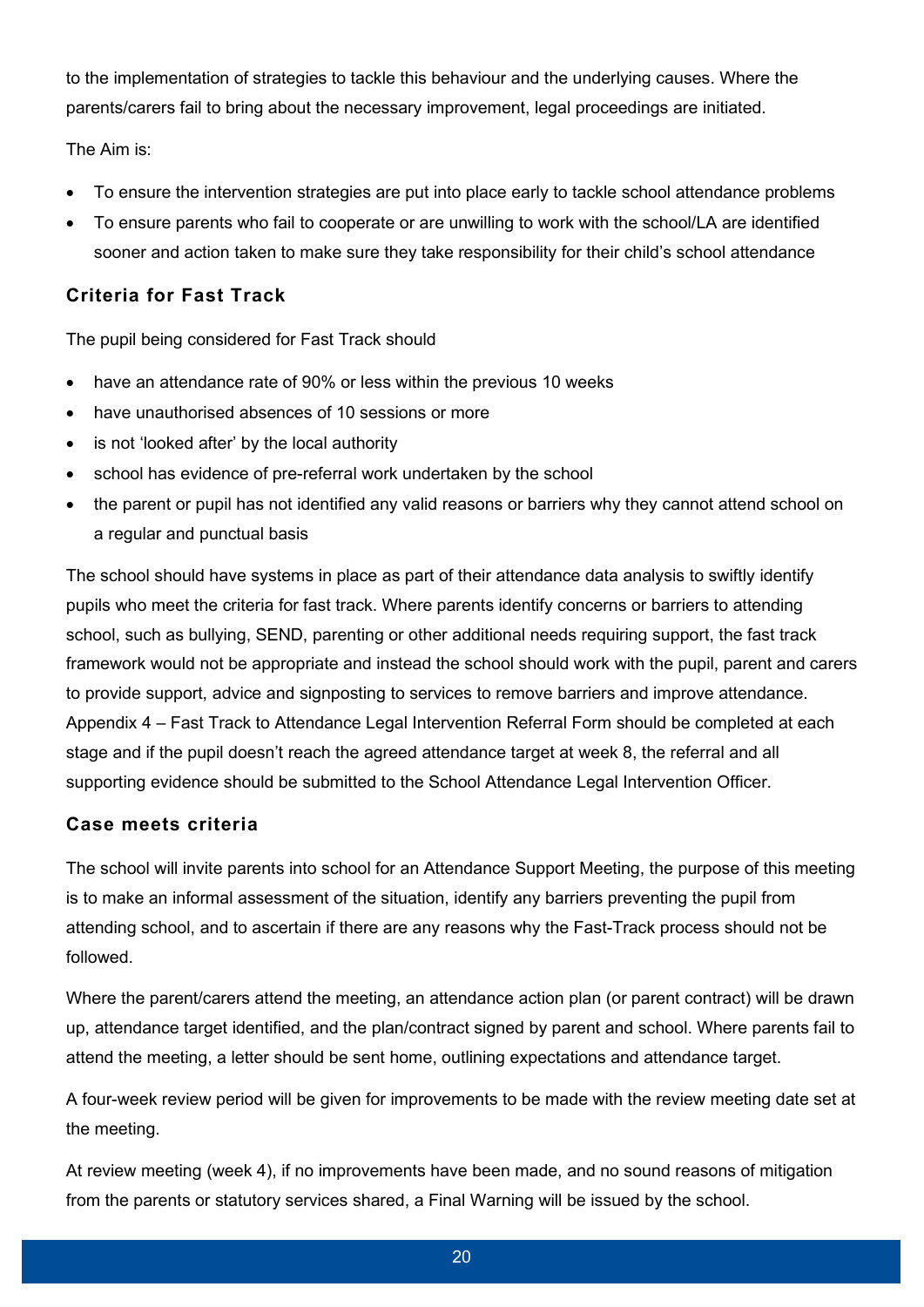A further review of 4 weeks will be given to track improvement from the date of Final Warning.

Week 8, where satisfactory improvements are evidenced, no formal action will be taken. School will continue to review and support the family through their usual attendance systems. Case closes to Fast Track.

Where no or insufficient improvements are made, a referral (Appendix 4) is sent to the School Attendance legal intervention officer and either a Penalty Notice will be issued by the Local Authority, or the case will be taken through to prosecution.

In summary:

- Week 1 Attendance Support Meeting, agree action plan and attendance target
- Week 4 Attendance Support Review Meeting
	- o Target met, close to Fast Track, monitor and support through usual school systems
	- o Target not met, issue Final Warning, school continue to provide support
- Week 8 Review attendance against target since issuing Final Warning
	- $\circ$  Target met, close to Fast Track, monitor and support through usual school systems
	- $\circ$  Target not met, school to complete [Appendix 4 Fast Track to Attendance Legal Intervention](#page-30-0) [Referral Form](#page-30-0) and provide all supporting evidence

All referrals for legal interventions should be emailed to [AttendanceLegalInterventions@southend.gov.uk](mailto:AttendanceLegalInterventions@southend.gov.uk)

## <span id="page-20-0"></span>**Who to Contact**

#### **General enquiries**

Schools purchasing the traded service, should contact their named Attendance Officer in the first instance:

| <b>Ann Andrews</b>       | 01702 212502  | annandrews@southend.gov.uk       |
|--------------------------|---------------|----------------------------------|
| Debbie Reynolds          | 01702 212150  | DebbieReynolds@southend.gov.uk   |
| <b>Hayley Thornton</b>   | 01702 212103  | hayleythornton@southend.gov.uk   |
| Jayne Adams              | 01702 534392  | JayneAdams@southend.gov.uk       |
| <b>Kimberley Stevens</b> |               | KimberleyStevens@southend.gov.uk |
| Louise Keeble            | 0 1702 215668 | LouiseKeeble@southend.gov.uk     |
| Marc Howson              | 01702 534398  | marchowson@southend.gov.uk       |
| <b>Ronnie Rattner</b>    | 01702 215789  | ronnierattner@southend.gov.uk    |

For general attendance enquiries from schools not purchasing the traded service please email the School Attendance Team on [SchoolAttendance@southend.gov.uk](mailto:SchoolAttendance@southend.gov.uk)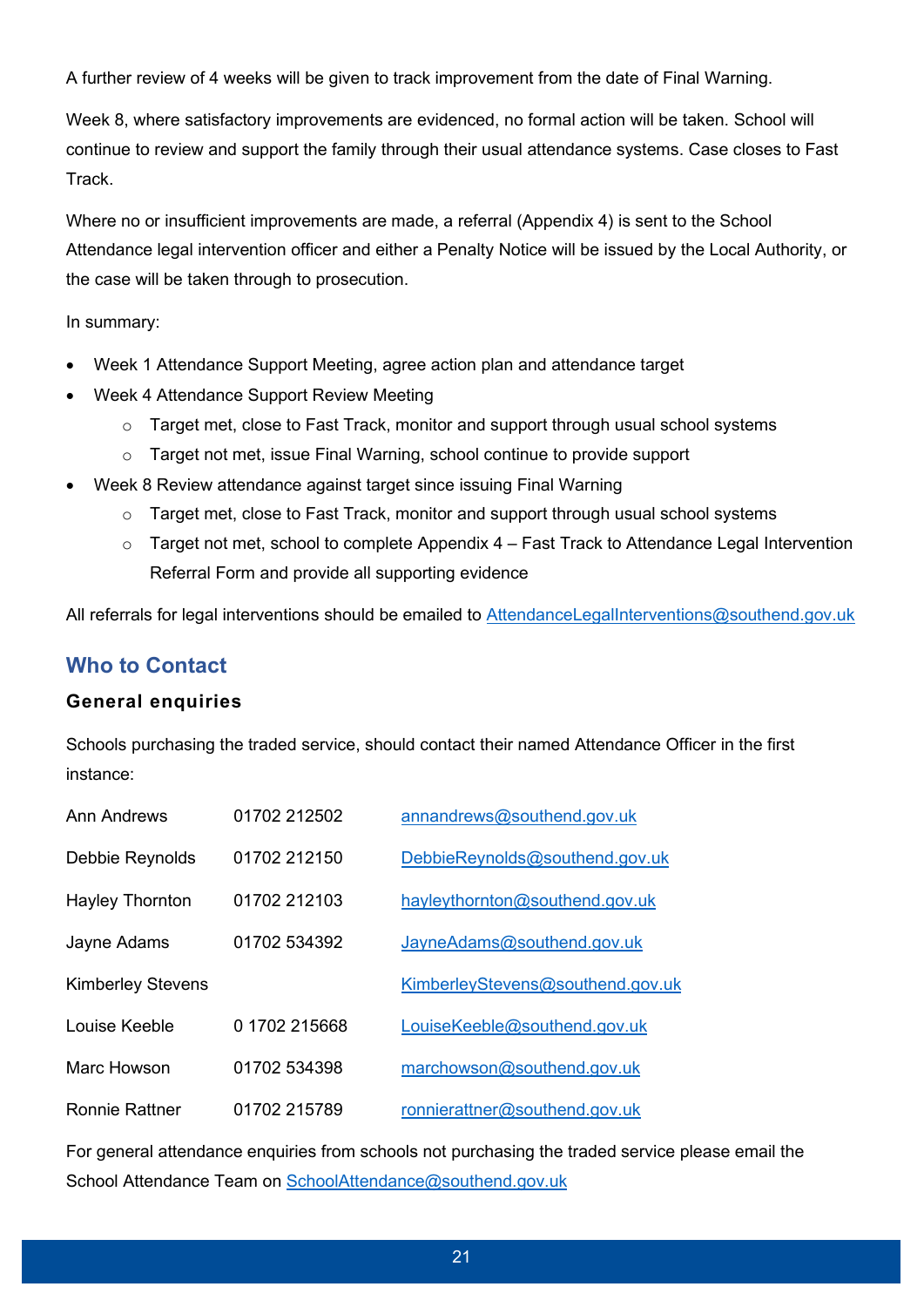## **Legal Interventions**

For schools wishing to enquire or make referrals for legal interventions such as penalty notices or prosecution, please contact the legal interventions School Attendance Officer on [AttendanceLegalInterventions@southend.gov.uk](mailto:AttendanceLegalInterventions@southend.gov.uk)

For any other enquiries or to raise a concern or complaint, please contact:

#### **School Attendance Team Leader**

| Jacqui Lipyeat | 01702 212336 | JacquiLipyeat@southend.gov.uk |
|----------------|--------------|-------------------------------|
|                |              |                               |

#### **Head of Access and Inclusion**

Cathy Braun 01702 215066 [cathybraun@southend.gov.uk](mailto:cathybraun@southend.gov.uk)

## <span id="page-21-0"></span>**Links**

#### **Statutory Guidance**

- [School attendance: DfE Guidance for maintained schools, academies, independent schools, and](https://assets.publishing.service.gov.uk/government/uploads/system/uploads/attachment_data/file/907535/School_attendance_guidance_for_2020_to_2021_academic_year.pdf) [local authorities August 2020](https://assets.publishing.service.gov.uk/government/uploads/system/uploads/attachment_data/file/907535/School_attendance_guidance_for_2020_to_2021_academic_year.pdf)
- [Addendum: recording attendance in relation to coronavirus \(COVID-19\) during the 2021 to 2022](https://www.gov.uk/government/publications/school-attendance/addendum-recording-attendance-in-relation-to-coronavirus-covid-19-during-the-2021-to-2022-academic-year) [academic year DfE guidance July 2021](https://www.gov.uk/government/publications/school-attendance/addendum-recording-attendance-in-relation-to-coronavirus-covid-19-during-the-2021-to-2022-academic-year)
- [School attendance parental responsibility measures: DfE Statutory guidance January 2015](https://assets.publishing.service.gov.uk/government/uploads/system/uploads/attachment_data/file/581539/School_attendance_parental_responsibility_measures_statutory_guidance.pdf)
- [Improving school attendance: support for schools and local authorities, DfE Guidance July 2021](https://www.gov.uk/government/publications/school-attendance/framework-for-securing-full-attendance-actions-for-schools-and-local-authorities)
- [Understanding and dealing with issues relating to parental responsibility: DfE Guidance September](https://www.gov.uk/government/publications/dealing-with-issues-relating-to-parental-responsibility/understanding-and-dealing-with-issues-relating-to-parental-responsibility) [2018](https://www.gov.uk/government/publications/dealing-with-issues-relating-to-parental-responsibility/understanding-and-dealing-with-issues-relating-to-parental-responsibility)

#### **Southend Guidance and Traded Offer**

- [School Attendance Service | Southend Learning Network](https://www.southendlearningnetwork.co.uk/Services/207)
- [Southend Code of Conduct](https://www.southend.gov.uk/downloads/file/3606/amendment-to-sbc-code-of-conduct-under-the-provision-of-the-education-penalty-notices-regulation-2004)
- **[SEND Guidance and Protocols](https://www.southendlearningnetwork.co.uk/Page/16105)**
- [SEND Shared Expectations.](https://www.southendlearningnetwork.co.uk/Pages/Download/8d304221-11e5-4243-baeb-126227b0c98e/PageSectionDocuments)
- [Virtual Schools Attendance and Persistent Absence Policy](https://southendvirtualschool.co.uk/Pages/Download/f0642b8e-75bf-444d-9c26-8a238cd823f2/PageSectionDocuments) and [appendices.](https://southendvirtualschool.co.uk/Page/3732)
- [AV1 unit hire](https://www.southendlearningnetwork.co.uk/Services/5815)

#### **Legal or Independent Advice for Parents**

- [Child Law Advice](https://childlawadvice.org.uk/information-pages/school-attendance-and-absence/)
- [Special Educational Needs & Disability Information, Advice & Support Service](https://www.sendiasssouthend.co.uk/who-we-are/)
- [Southend SEND Local Offer](https://livewellsouthend.com/kb5/southendonsea/directory/localoffer.page?localofferchannel=0#:~:text=Welcome%20to%20the%20Southend%20Local%20Offer%2C%20which%20provides,an%20EHC%20Assessment%2C%20please%20visit%20the%20EHC%20Hub)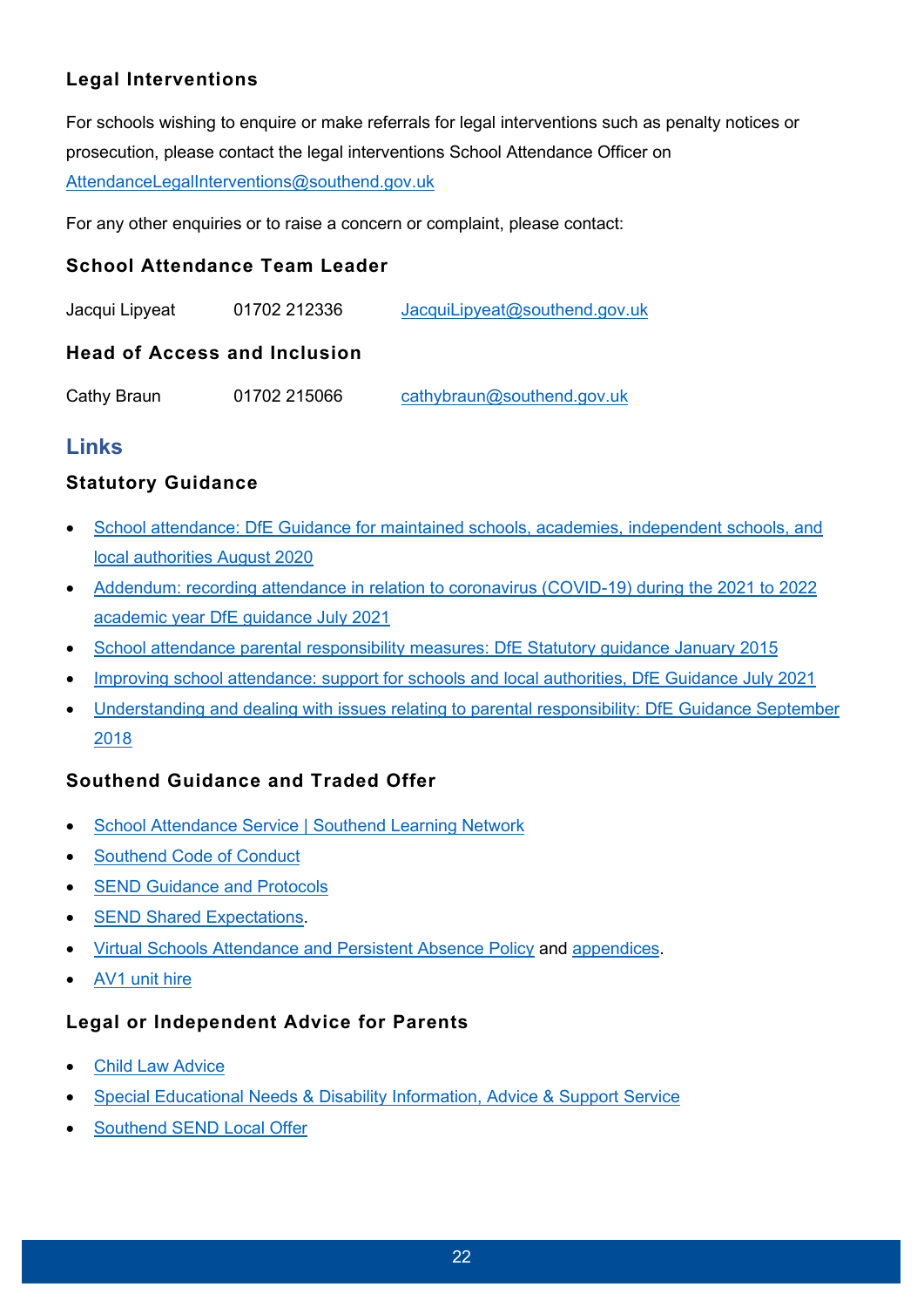# <span id="page-22-0"></span>**Appendix 1 – School attendance codes**

The following codes are used by schools when taking registers, further details are available in the Department for Education's School Attendance advice:

| Code | Reason |
|------|--------|
|      |        |

| <b>Present at School</b> |                                                  |
|--------------------------|--------------------------------------------------|
|                          | Present (AM)                                     |
|                          | Present (PM)                                     |
|                          | Late (before registers closed) marked as present |

#### **Present at an Approved Off-Site Educational Activity**

The activity must be of an educational nature approved by the school and supervised by someone authorised by the school (not a parent/carer)

| B            | Approved educational activity as pupil being educated off site (not                   |
|--------------|---------------------------------------------------------------------------------------|
|              | dual registration). Education must be supervised by a suitable education professional |
|              | (not the parent/carer) and measures are in place to ensure safeguarding.              |
| D            | Dual registered (at another establishment) - not counted in possible                  |
|              | Attendance                                                                            |
| J            | Approved educational activity as pupil is attending interview with                    |
|              | prospective employer or another educational establishment                             |
| $\mathsf{P}$ | Approved education activity as pupil is participating in an approved                  |
|              | supervised sporting activity                                                          |
| $\vee$       | Approved educational activity as pupil is at an organised                             |
|              | educational visit or trip                                                             |
| W            | Approved educational activity as pupil is attending work experience                   |

|              | <b>Authorised Absence from School</b>                                                 |
|--------------|---------------------------------------------------------------------------------------|
| $\mathsf{C}$ | Authorised absence authorised by the school for reasons not covered by any other      |
|              | authorised absence code, this code should only be used in                             |
|              | exceptional circumstances                                                             |
| E            | Authorised absence as pupil is excluded, but still on the admission register, with no |
|              | alternative provision made                                                            |
| H            | Authorised absence due to authorised family holiday                                   |
| $\mathbf{I}$ | Authorised absence due to Illness (NOT medical or dental etc.                         |
|              | appointments)                                                                         |
| M            | Authorised absence due to medical / dental appointments where a whole session is      |
|              | missed. Where a pupil has an appointment and arrives late during a session, they      |
|              | should be marked as late (L if authorised and U if unauthorised)                      |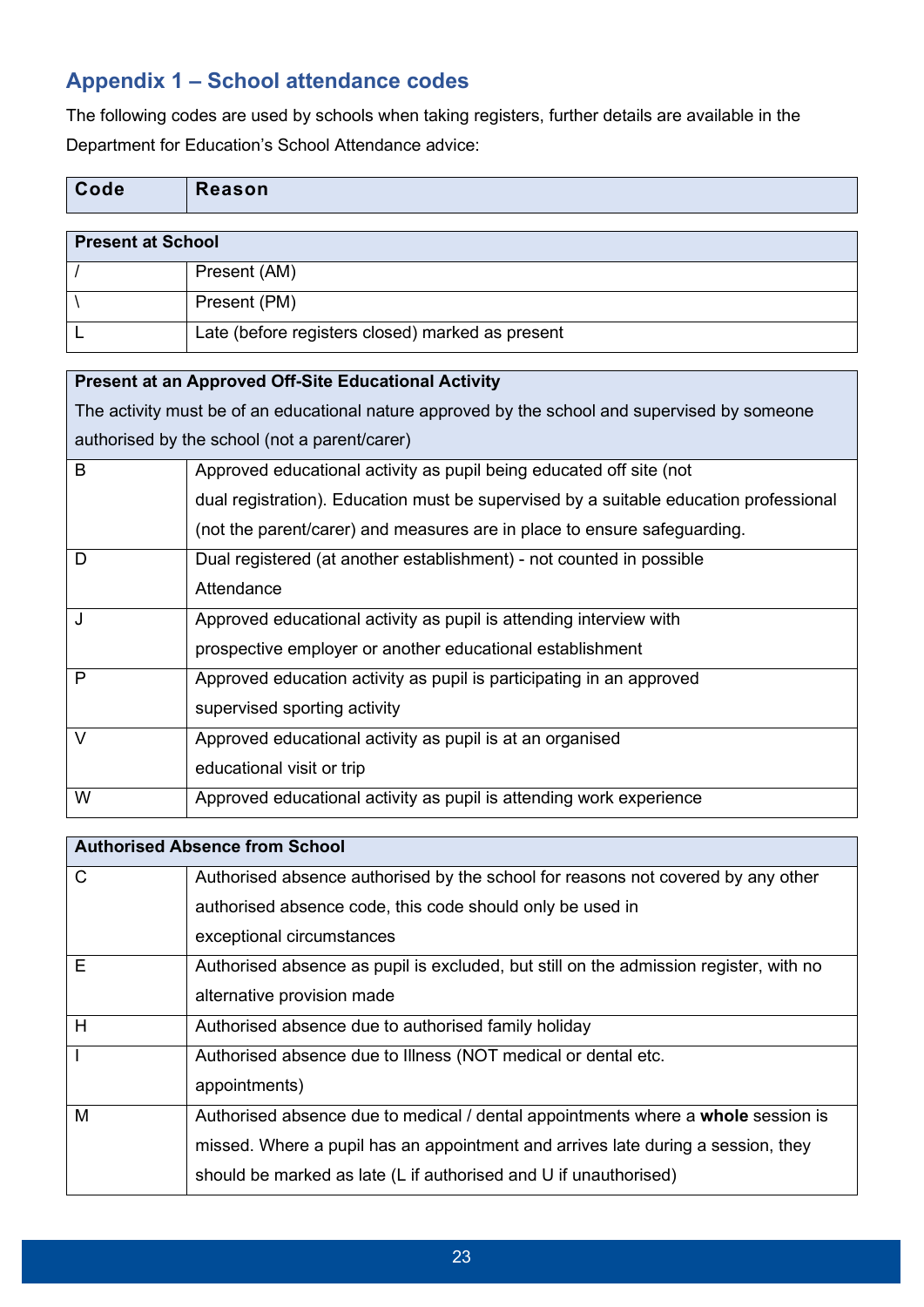| <b>Authorised Absence from School</b> |                                                              |
|---------------------------------------|--------------------------------------------------------------|
|                                       | Authorised absence due to religious observance               |
|                                       | Authorised absence due to study leave                        |
|                                       | Authorised absence due to Gypsy, Roma, and Traveller absence |

|   | <b>Unauthorised Absence from School</b>                             |
|---|---------------------------------------------------------------------|
| G | Unauthorised absence as pupil is on a family holiday, not agreed,   |
|   | or is taking days in excess of an agreed family holiday             |
| N | Unauthorised absence as pupil missed session/s for a reason that    |
|   | has not yet been provided                                           |
| O | Unauthorised absence as the school is not satisfied with the reason |
|   | given for the absence, has not authorised the absence and it is not |
|   | covered by any other code / description                             |
|   |                                                                     |
| U | Unauthorised absence as pupil arrived after registration closed     |

| <b>Registration Marks Not Counted in Possible Attendance Statistics</b> |                                                   |  |
|-------------------------------------------------------------------------|---------------------------------------------------|--|
| X                                                                       | Non-compulsory school age absence in possible     |  |
|                                                                         | attendances                                       |  |
| $\checkmark$                                                            | Unable to attend due to exceptional circumstances |  |
|                                                                         | Pupil not yet on roll                             |  |
| #                                                                       | Planned whole or partial school closure           |  |

| Special Amendments in Recording Attendance Related to COVID-19 Academic 2021/2022 |                                                                                                   |  |
|-----------------------------------------------------------------------------------|---------------------------------------------------------------------------------------------------|--|
| $\mathsf{X}$                                                                      | Pupil is required to self-isolate or quarantine because of COVID-19 in accordance with            |  |
|                                                                                   | relevant legislation or guidance published by PHE or the DHSC                                     |  |
|                                                                                   | Pupil unable to attend because they have a confirmed case of COVID-19                             |  |
| $\vee$                                                                            | Pupil unable to return due to being detained abroad (i.e. unable to get a flight due to<br>COVID) |  |
| $\mathsf{X}$                                                                      | Pupils required to be in quarantine on arrival in, or return to, the UK                           |  |

#### **Additional information for schools relating to COVID-19 absences**

In line with public health advice, pupils with symptoms related to coronavirus must self-isolate and schools should strongly encourage pupils to take a PCR test. The school should record the pupil as code X in the register whilst this is being pursued.

If schools are not satisfied with the reason as to why the pupil is not in school, or where a pupil may be reporting symptoms on a frequent basis, schools should follow up their concerns by requesting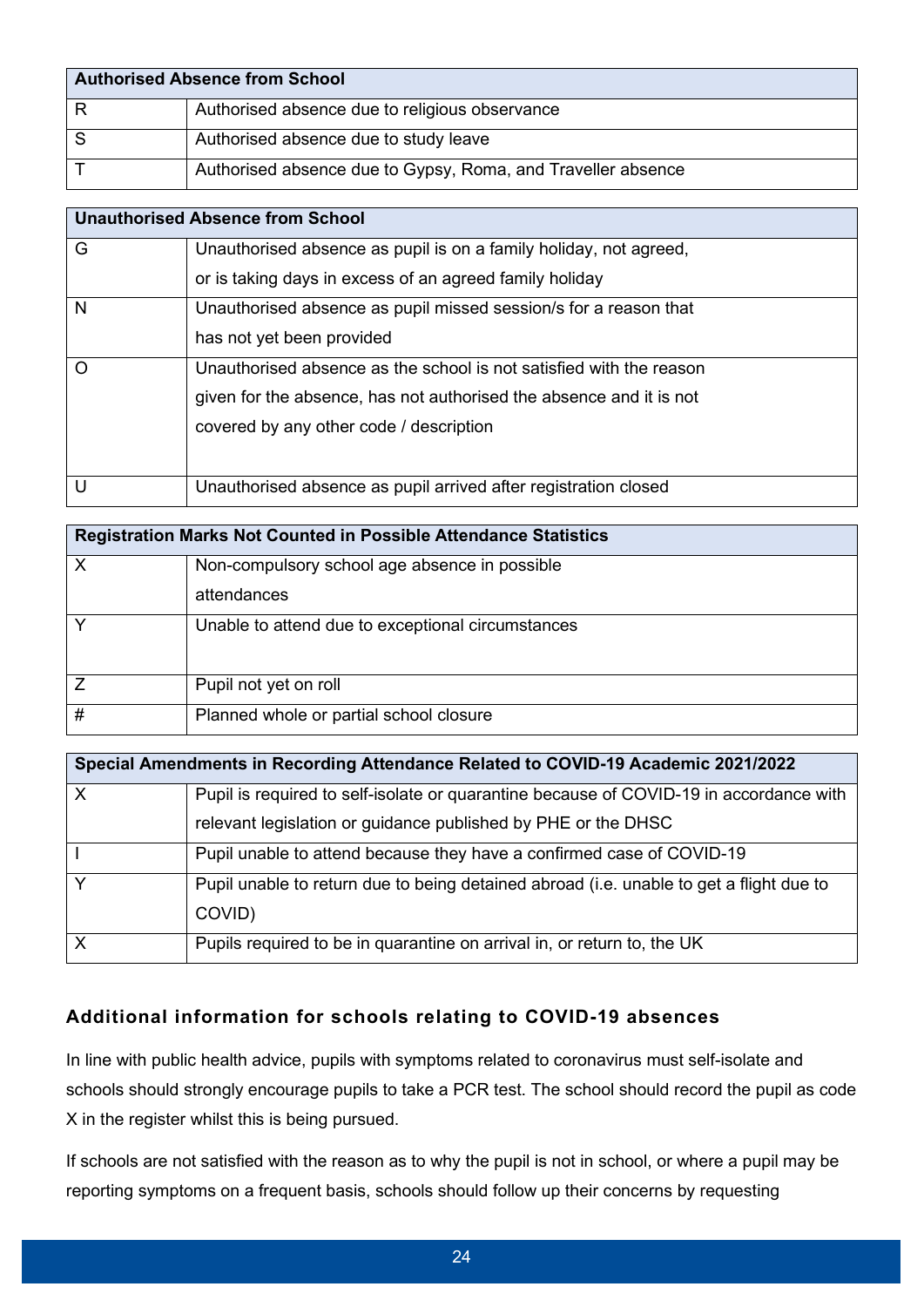supporting evidence from the family. Where the school is not satisfied with the reason given for absence, they may record this using one of the unauthorised absence codes, in line with the school attendance guidance for schools, informing the parent the absence is unauthorised.

Pupils who have been in close contact with someone who has tested positive, do not need to self-isolate. They should instead get a PCR test and should only self-isolate if they test positive. (Where positive the I code is used)

Where pupils are well enough to do so, schools are required to provide remote learning until they are safe to return to school.

For further information, refer to DfE Guidance [Addendum: recording attendance in relation to coronavirus](https://www.gov.uk/government/publications/school-attendance/addendum-recording-attendance-in-relation-to-coronavirus-covid-19-during-the-2021-to-2022-academic-year)  [\(COVID-19\) during the 2021 to 2022 academic year.](https://www.gov.uk/government/publications/school-attendance/addendum-recording-attendance-in-relation-to-coronavirus-covid-19-during-the-2021-to-2022-academic-year) In addition the DfE have also released a set of sub [codes for when recording non-attendance related to coronavirus.](https://assets.publishing.service.gov.uk/government/uploads/system/uploads/attachment_data/file/1012256/Recording_non-attendance_related_to_coronavirus__COVID19__sub-codes.pdf) These are

|     | Special Amendments in Recording Attendance Related to COVID-19 Academic 2021/2022           |
|-----|---------------------------------------------------------------------------------------------|
| X01 | Non-compulsory school age pupil not required to be in school. This code is used to          |
|     | record sessions that non-compulsory school age children are not expected to attend.         |
| X02 | Pupil self-isolating with coronavirus (COVID-19) symptoms This code is used for             |
|     | pupils who are self-isolating because they have symptoms of COVID19 but they have           |
|     | not yet had a positive test.                                                                |
| X05 | Pupil required to self-isolate as part of quarantine requirement (after arriving in the UK  |
|     | from a non-exempt country or territory) This code is used for pupils who are required       |
|     | to be in quarantine on arrival in, or return to, the UK. Department of Health and Social    |
|     | Care (DHSC) red list rules.                                                                 |
| X06 | Pupil who is clinically extremely vulnerable if shielding is advised Clinically extremely   |
|     | vulnerable people are no longer advised to shield. However, this code is used if            |
|     | shielding is advised nationally or in a local area by DHSC, Public Health England           |
|     | (PHE) or UK Health Security Agency. In this scenario, pupils who are clinically             |
|     | extremely vulnerable may be advised not to attend school. DHSC / PHE Guidance on            |
|     | protecting people who are clinically extremely vulnerable from COVID-19.                    |
| X07 | Pupil advised specifically not to attend school as part of restrictions to education set    |
|     | out in government advice This code is for pupils who as part of local or national           |
|     | restrictions to education settings are specifically advised not to attend school for public |
|     | health reasons related to COVID-19.                                                         |
| X08 | Pupil not attending school in line with advice from Directors of Public Health as part of   |
|     | outbreak management This code is for pupils who are advised not attend school, for          |
|     | public health reasons, as part of formal contingency planning (sometimes called             |
|     | outbreak management) advice related to COVID-19. This code can only be used to              |
|     | record restricted attendance where this has been advised by the relevant public health      |
|     | authority.                                                                                  |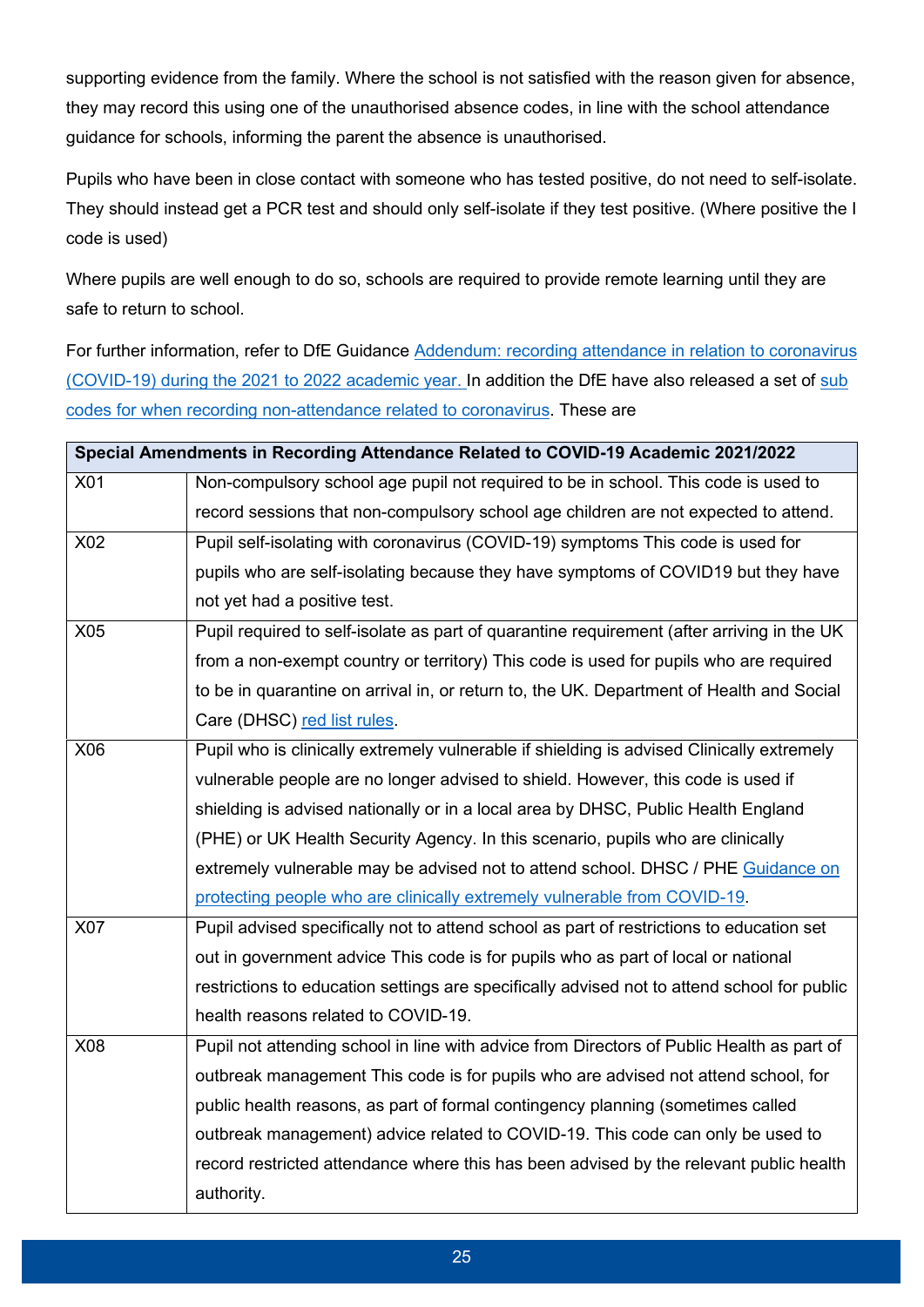|     | Special Amendments in Recording Attendance Related to COVID-19 Academic 2021/2022          |
|-----|--------------------------------------------------------------------------------------------|
| X09 | Pupil or student required to self-isolate as a close contact of a confirmed case This      |
|     | code is for pupils or students who are advised to self-isolate by NHS Test and Trace       |
|     | because they are not fully vaccinated and are over the age of 18 years and 6 months.       |
|     | There is no requirement for children or young people under the age of 18 years and 6       |
|     | months, regardless of their vaccine status, to self-isolate whilst awaiting the results of |
|     | their PCR test where they have been a close contact.                                       |
| 101 | Illness This code is used for pupils who are absent because of non-COVID-19 related        |
|     | illness or sickness.                                                                       |
| 102 | Illness confirmed case of coronavirus (COVID-19) This code is used for pupils who are      |
|     | absent because they have tested positive for COVID19.                                      |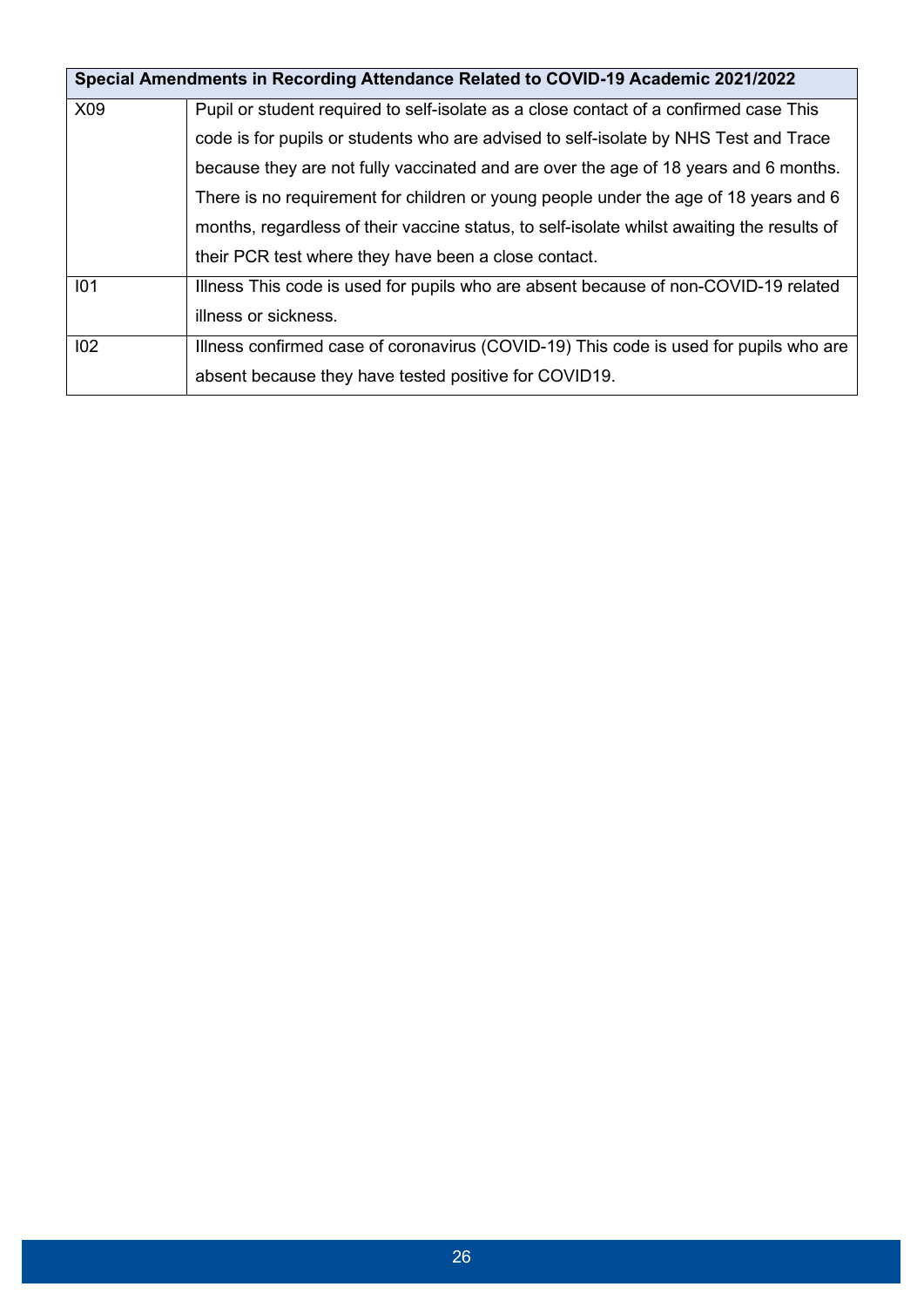# <span id="page-26-0"></span>**Appendix 2 - Example Attendance Support Meeting Action Plan**

| <b>Attendance Support Meeting Contract</b> |  |                   |  |
|--------------------------------------------|--|-------------------|--|
| <b>Child Name</b>                          |  | Date of Birth     |  |
| School                                     |  | <b>Year Group</b> |  |

| Parent (1)     | Date of Birth |  |
|----------------|---------------|--|
| Name:          |               |  |
|                |               |  |
| <b>Parent</b>  | Relationship  |  |
| <b>Address</b> | to child      |  |
| <b>Phone</b>   | Email         |  |
| number         | address       |  |
| Parent (2)     | Date of Birth |  |
| Name:          |               |  |
|                |               |  |
| <b>Parent</b>  | Relationship  |  |
| <b>Address</b> | to child      |  |
| <b>Phone</b>   | Email         |  |
| number         | address       |  |

| Is the family open to any | Yes | <b>No</b> | Name of         |  |
|---------------------------|-----|-----------|-----------------|--|
| other service?            |     |           | <b>Service:</b> |  |

| Do the family currently | Yes | <b>No</b> | Name of Social |  |
|-------------------------|-----|-----------|----------------|--|
| have a CIN or CP plan   |     |           | <b>Worker:</b> |  |

| Initial Meeting<br><b>Attendance %</b> | <b>Initial Meeting</b><br>Unauthorised absence % |  |
|----------------------------------------|--------------------------------------------------|--|
| <b>Review date</b>                     | attendance target %                              |  |

| <b>Review Meeting</b> |            | <b>Review Meeting</b> |           |
|-----------------------|------------|-----------------------|-----------|
| <b>Attendance %</b>   |            | Unauthorised %        |           |
| Target met            | <b>Yes</b> |                       | <b>No</b> |

**If the above target is not met, or is not going to be met within the review period then one or more** 

**of the following actions may be taken:** 

- Local Authority Officer to commence home visiting
- Attendance Panel to be held with view to issuing a Penalty Notice
- Case meets Fast Track requirements and referred to Local Authority for issuing a Penalty Notice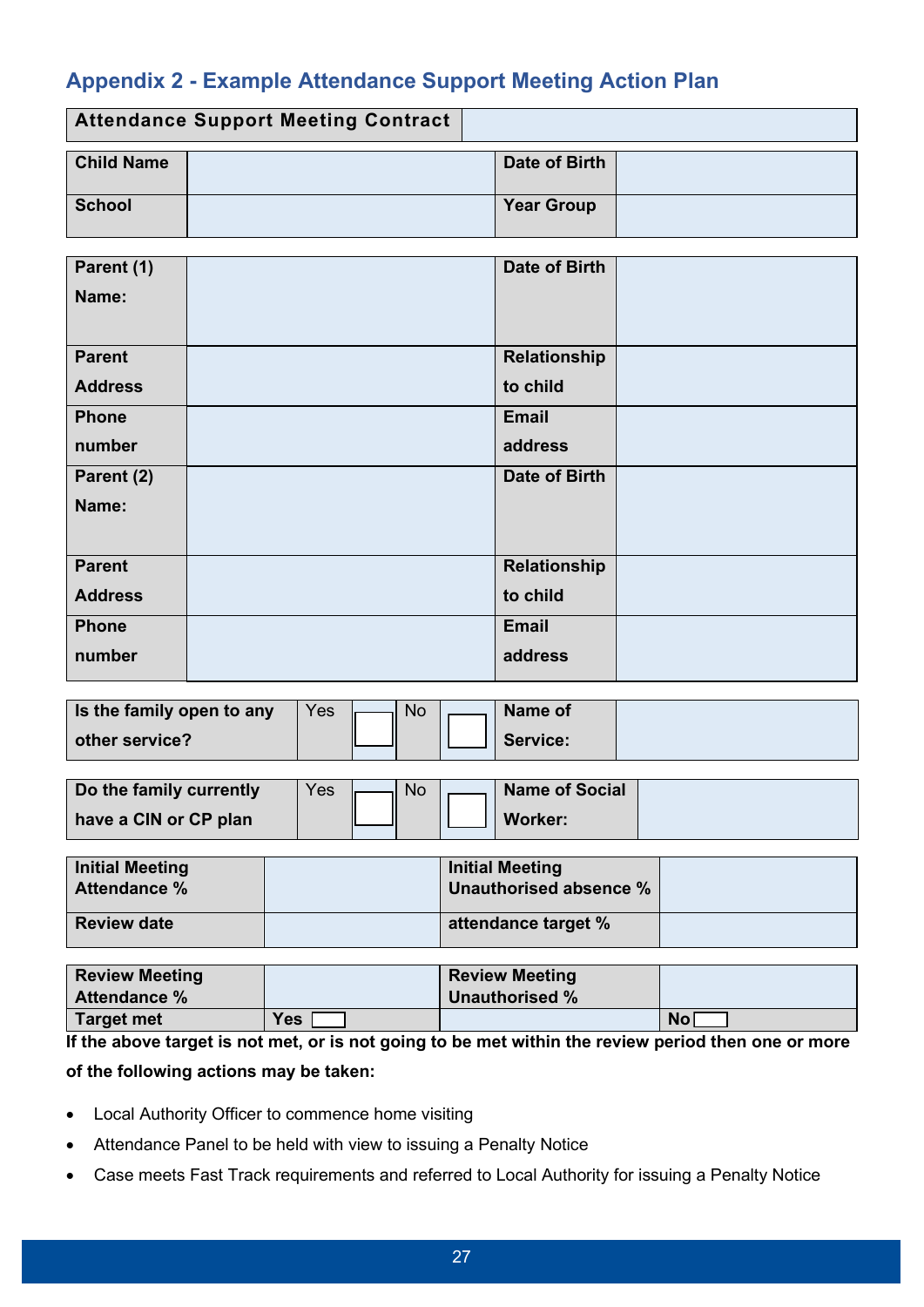Pupil Planning Meeting to be held to address concerns in a Legal Forum which could lead to a Prosecution being brought against you. Should this happen, you would incur a criminal record and sanctions set out by the Magistrate.

| Has the child been seen within the last 10                                                | <b>Yes</b> | <b>No</b> |  |
|-------------------------------------------------------------------------------------------|------------|-----------|--|
| days? If no, what has been put in place to see<br>the child to assess safety and welfare? |            |           |  |

**Is parental mental or physical health a barrier to school attendance?**  Yes | Mo

| Is the child a Young Carer? | <b>Yes</b> |  | <b>NO</b> |  |  |
|-----------------------------|------------|--|-----------|--|--|
|                             |            |  |           |  |  |

**Unmet Special Educational Needs, a high percentage of children with poor attendance, exclusion and reduced timetables have special education needs.** 

| Has an EP assessment been requested?                                   | <b>Yes</b> | <b>No</b> |  |
|------------------------------------------------------------------------|------------|-----------|--|
| When was it reviewed?                                                  | Date:      |           |  |
| Are the targets SMART to meet all barriers to<br>learning?             | <b>Yes</b> | <b>No</b> |  |
| Does the plan identify action for school and all<br>agencies involved? | Yes.       | <b>No</b> |  |
| Has the school requested EHCP assessment?                              | Yes        | <b>No</b> |  |

**Consider strengths, challenges, and barriers to school attendance Discussion:**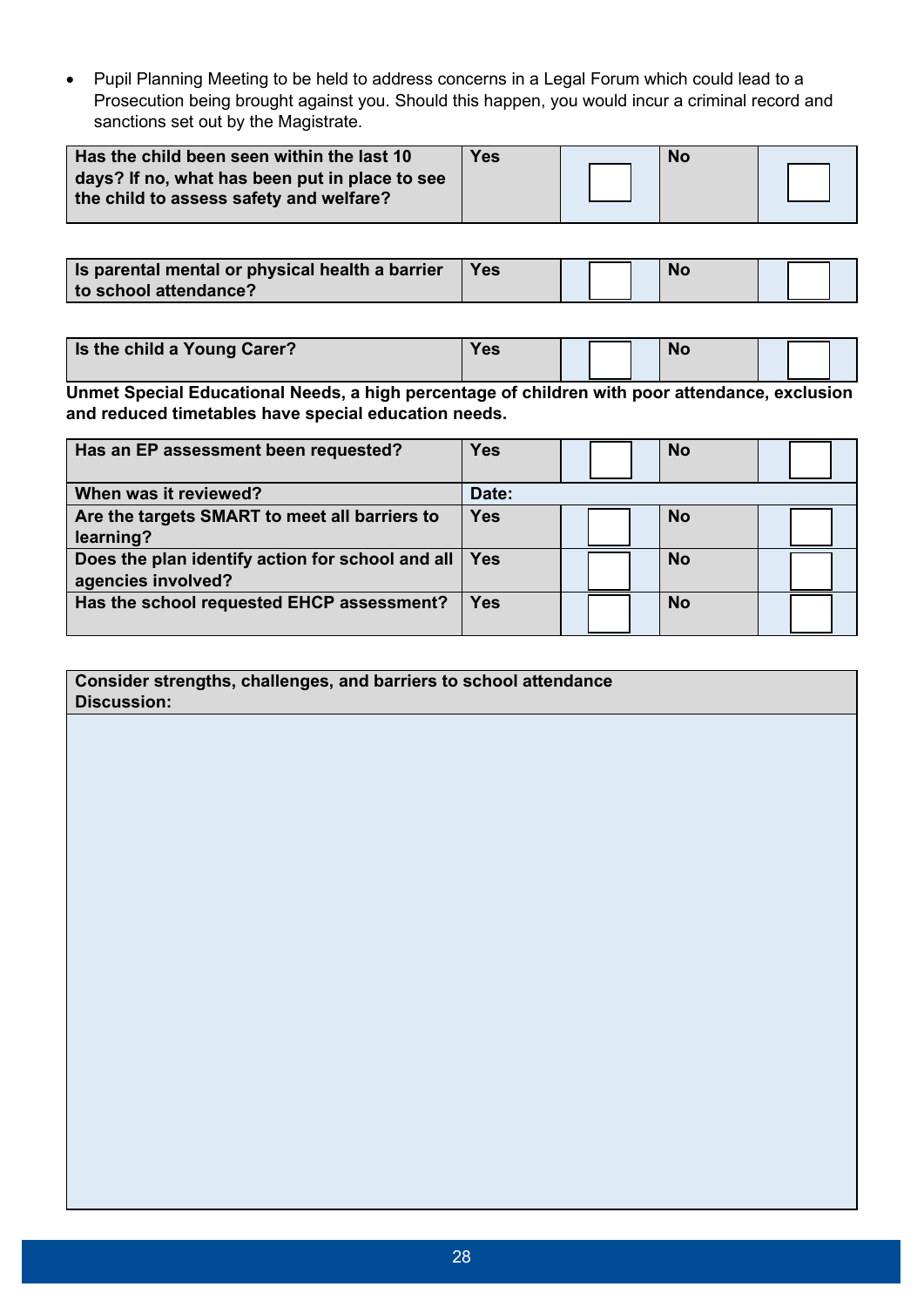| Plan: |  |  |
|-------|--|--|
|       |  |  |
|       |  |  |
|       |  |  |
|       |  |  |
|       |  |  |
|       |  |  |
|       |  |  |
|       |  |  |
|       |  |  |
|       |  |  |
|       |  |  |
|       |  |  |
|       |  |  |
|       |  |  |

| Signed by [parent, School, pupil] |       |      |
|-----------------------------------|-------|------|
| Sent to parent by:                | Email | Post |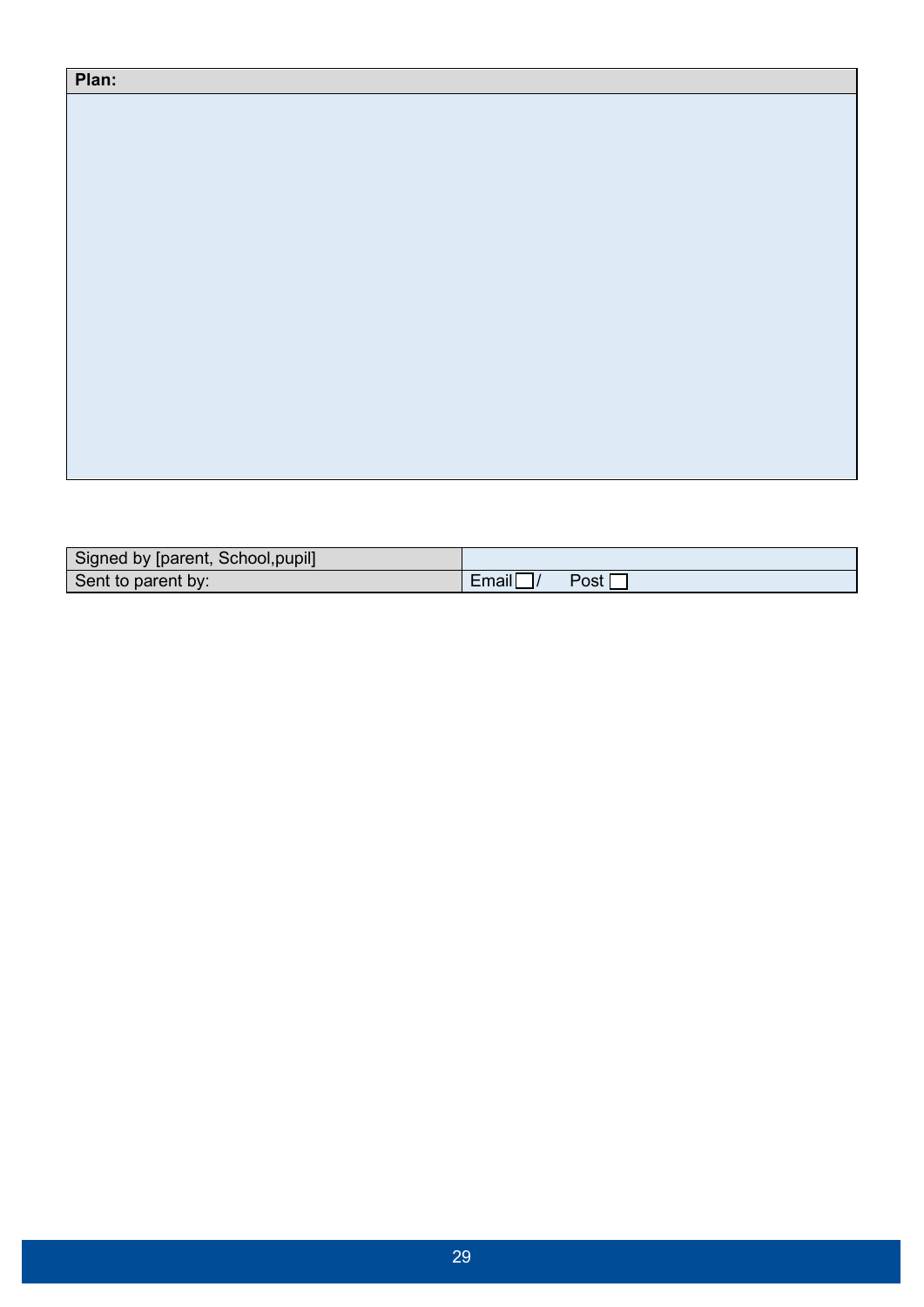# <span id="page-29-0"></span>**Appendix 3 - Final Warning Letter**

Dear (Parent/Carer)

#### **Penalty Notice Warning Letter - The Anti-Social Behaviour Act 2003 Section 23(1)**

This is to inform you that your child, [child's name], [DOB], a registered pupil at [………] School is not in regular attendance at school.

Plan agreed at the Attendance Panel / Fast Track Attendance Support meeting:

- $\bullet$
- $\bullet$

In the event that your child has a further unauthorised absence in the next 10 school weeks the local authority will, without further reference to you consider issuing a penalty notice to each parent.

The Penalty notice is £60 for each child identified in this letter, to be paid within 21 days. If the penalty is not paid within the time scale the penalty will increase to £120 per child. If the higher penalty is not paid within 28 days, the Access and Inclusion School Attendance Team will then institute legal proceedings against you in the magistrate's court under Section 444 of the Education Act 1996 for failing to ensure your child attends school regularly.

Please contact me by [date] to discuss if there are any special circumstances that you feel should be taken into consideration before referring the case to the Local Authority for the issue of Penalty Notices.

Yours sincerely

Head Teacher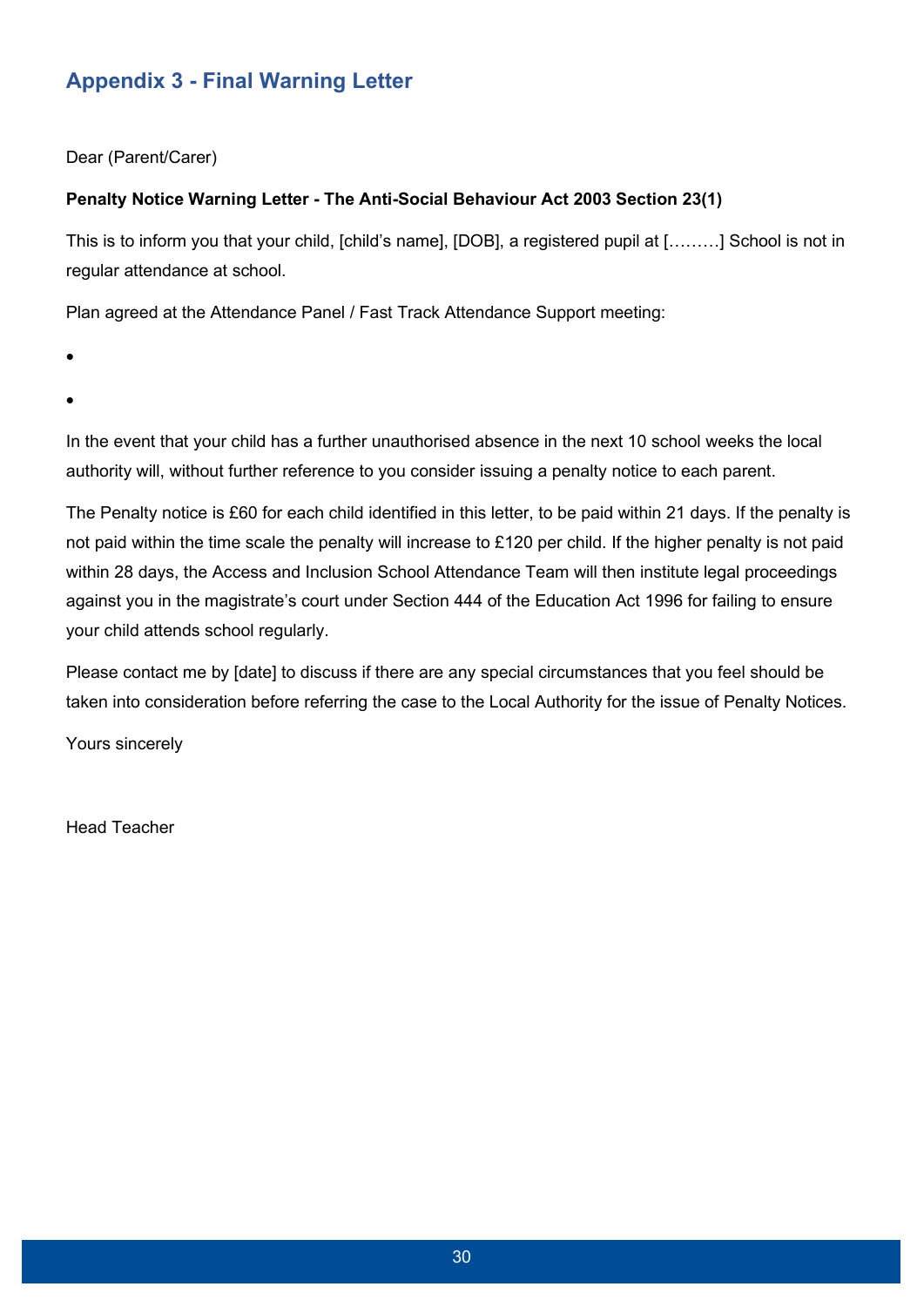# <span id="page-30-0"></span>**Appendix 4 – Fast Track to Attendance Legal Intervention Referral Form**

To be completed by school and sent to AttendanceLegalInterventions@southend.gov.uk

| Name of child                                  |  |
|------------------------------------------------|--|
| Date of birth                                  |  |
| Name of parent/s to be included in the Meeting |  |
| Date of birth of parent/s                      |  |
| Address of child                               |  |
| Address of parent if different                 |  |

#### Criteria for Fast Track

The pupil being considered for Fast Track should

- have an attendance rate of 90% or less within the previous 10 weeks
- have unauthorised absences of 10 sessions or more
- is not 'looked after' by the local authority
- school has evidence of pre-referral work undertaken by the school

the parent or pupil has not identified any valid reasons or barriers why they cannot attend school on a regular and punctual basis

The school should have systems in place as part of their attendance data analysis to swiftly identify pupils who meet the criteria for fast track. Where parents identify concerns or barriers to attending school, such as bullying, SEND, parenting or other additional needs requiring support, the fast track framework would not be appropriate and instead the school should work with the pupil, parent and carers to provide support, advice and signposting to services to remove barriers and improve attendance

List below all communications and activities to support family overcome the barriers to attending school prior to Attendance Support Meeting.

| To be completed by school         | Copy attached $(D)$ |
|-----------------------------------|---------------------|
| Number of Letters sent to parents |                     |
| Number of Home visits conducted   |                     |
| Number of phone calls made        |                     |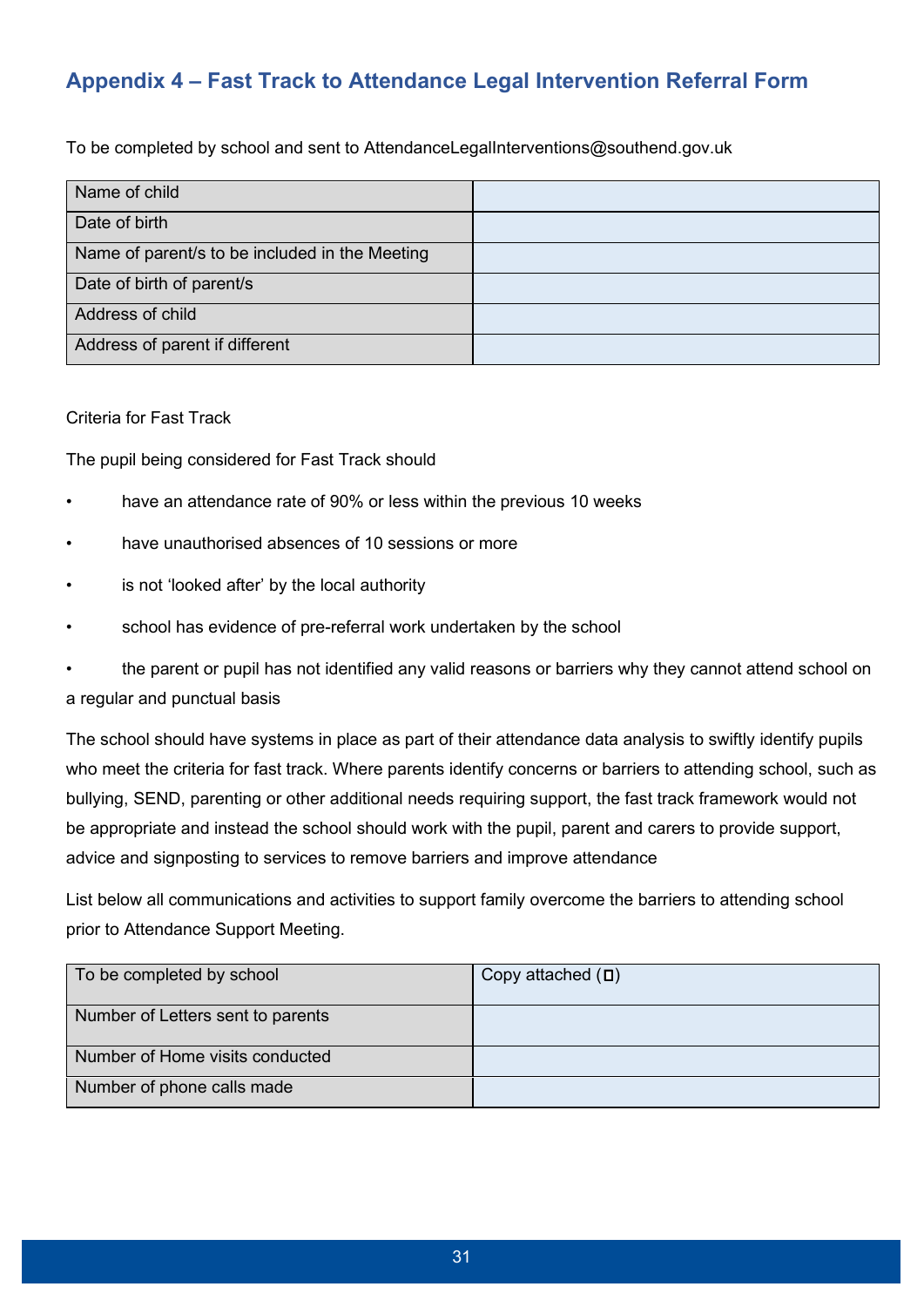Confirmation that all school policies are up to date with the new guidance in accordance with the Southend Code of Conduct and Attendance Policy and your policy has been shared with parents

Week 1.

Attendance Support Meeting

Where parents fail to attend the meeting, a letter should be sent home, outlining expectations and attendance target. A four-week review period will be given for improvements to be made with the review meeting date set at the meeting

| Date of Meeting                              |  |
|----------------------------------------------|--|
| Did parent(s) attend                         |  |
| Attendance %                                 |  |
| Mitigating reasons for absence (please list) |  |
| <b>Attendance Target</b>                     |  |

Week 4

#### Review Attendance Support Meeting

#### If no improvements & no mitigation, a Final Warning should be issued

| Date of Meeting                              |  |
|----------------------------------------------|--|
| Did parent(s) attend                         |  |
| Attendance %                                 |  |
| Mitigating reasons for absence (please list) |  |
| <b>Attendance Target</b>                     |  |

Week 8.

School Review

Satisfactory improvements - no formal action. School continues to review and support the family. Case closes to Fast Track.

Insufficient improvements - referred to LA

| Action - Penalty Notice / Prosecution to be agreed |     |           |  |
|----------------------------------------------------|-----|-----------|--|
| by Team Leader                                     |     |           |  |
| Date of Review                                     |     |           |  |
| Attendance %                                       |     |           |  |
| Target Met Yes / No                                | Yes | <b>No</b> |  |
| Any new mitigating reasons for absence (please     |     |           |  |
| list)                                              |     |           |  |
| Date referral sent for legal action                |     |           |  |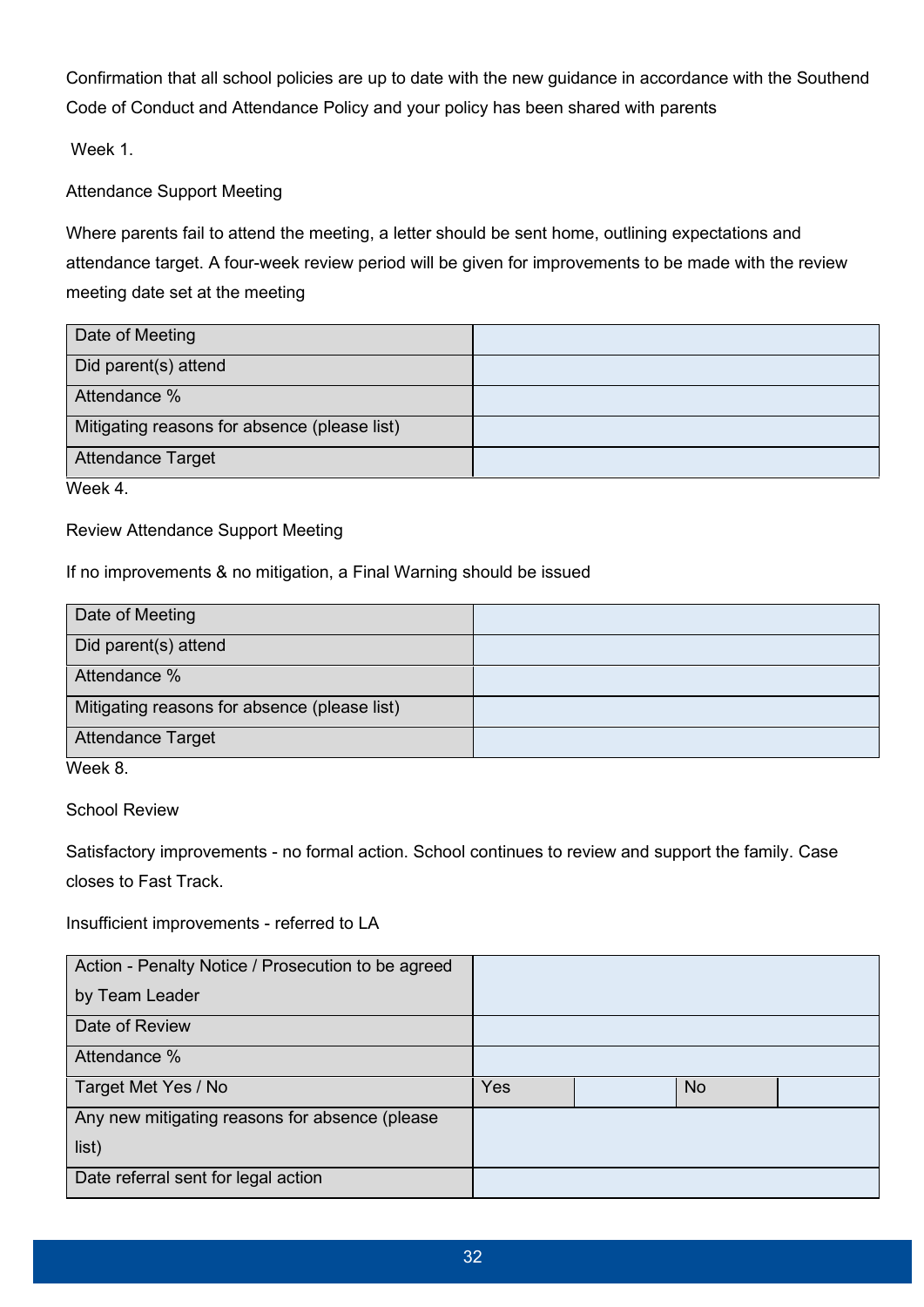List below all what's been done to support family overcome the barriers to attending school during the preceding 8 weeks.

| Copy attached                     |  |
|-----------------------------------|--|
| Outcome from communications       |  |
| Number of Letters sent to parents |  |
| Number of Home visits conducted   |  |
| Number of phone calls made        |  |

I confirm the above information and attached documents to be an accurate account of events and parent (s) named on page one meets the criteria for Fast Track legal intervention by the School Attendance Team

| Signed by (Headteacher) |  |
|-------------------------|--|
| School                  |  |
| Date                    |  |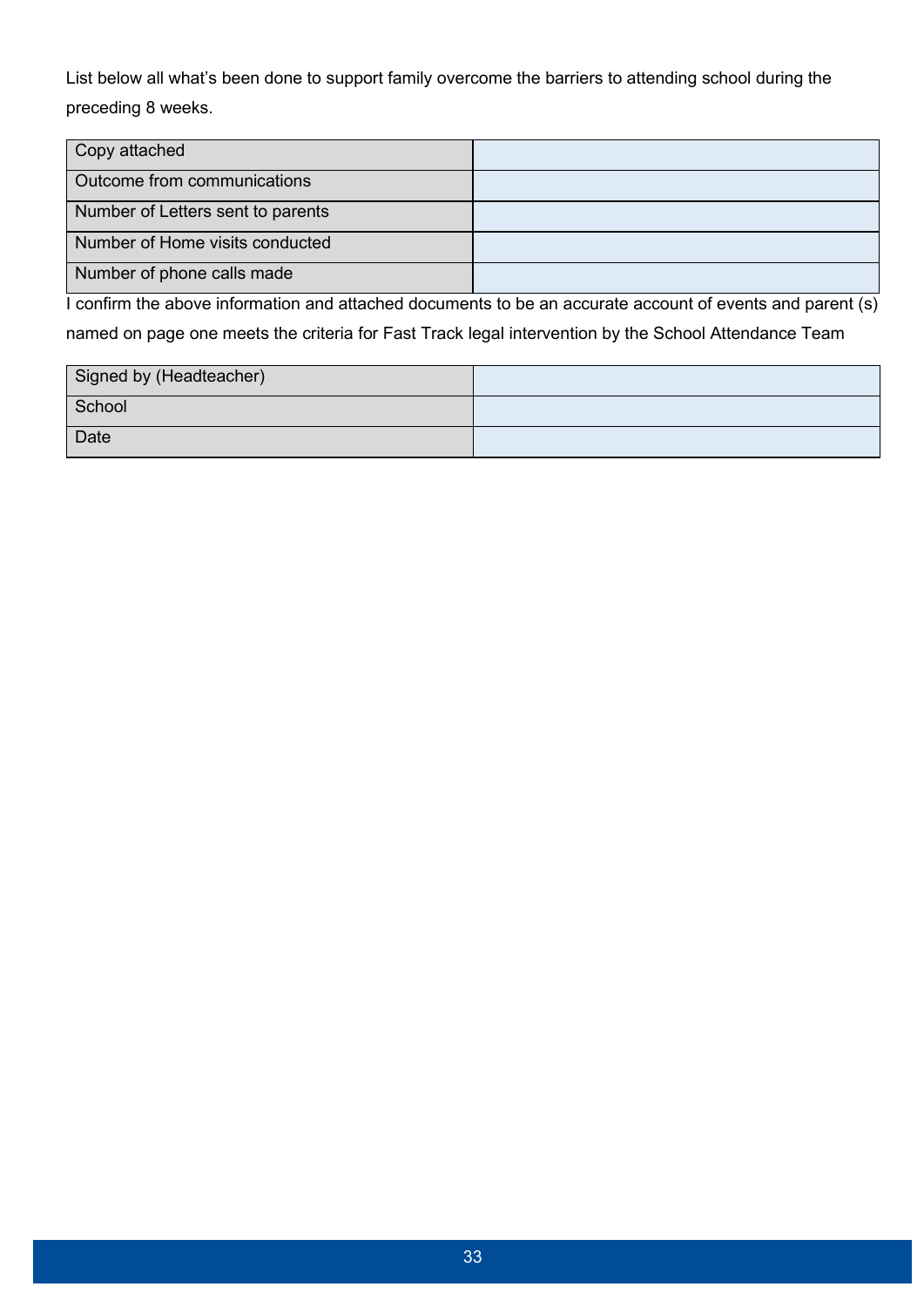# <span id="page-33-0"></span>**Appendix 5 – Request to issue a Penalty Notice following the schools Attendance Panel**

|                                            | To be completed by head | <b>Tick when checked</b> |  |
|--------------------------------------------|-------------------------|--------------------------|--|
|                                            | teacher                 | (team leader)            |  |
| Name of child                              |                         |                          |  |
| Date of birth                              |                         |                          |  |
| Name of parent/s to be named on the Notice |                         |                          |  |
| Date of birth                              |                         |                          |  |
| Address                                    |                         |                          |  |
| Address of parent if different             |                         |                          |  |

| Dates Attendance Panel took place following<br>unacceptable levels of unauthorised absence of 10 |  |
|--------------------------------------------------------------------------------------------------|--|
| school sessions or more within a 10 week period                                                  |  |
| (term time) prior to the panel meeting.                                                          |  |
| Registration Certificate attached detailing current                                              |  |
| attendance                                                                                       |  |
| Copy of warning letter issued by head teacher                                                    |  |
| (attached)                                                                                       |  |
| Confirmation that all school policies are up to date                                             |  |
| with the new guidance in the Southend code of                                                    |  |
| conduct and this has been shared with parents                                                    |  |

I confirm that to the best of my knowledge the above information is accurate and that I wish for the Access and Inclusion School Attendance Team to issue a Penalty Notice to the parent/s of the above child in accordance with the guidelines issued in the Southend code of conduct

| Head Teacher Signature |  |
|------------------------|--|
| School                 |  |
| Date                   |  |
| <b>Print Name</b>      |  |

**Return to [AttendanceLegalInterventions@southend.gov.uk](mailto:ShoolAttendanceLegalInterventions@southend.gov.uk)**